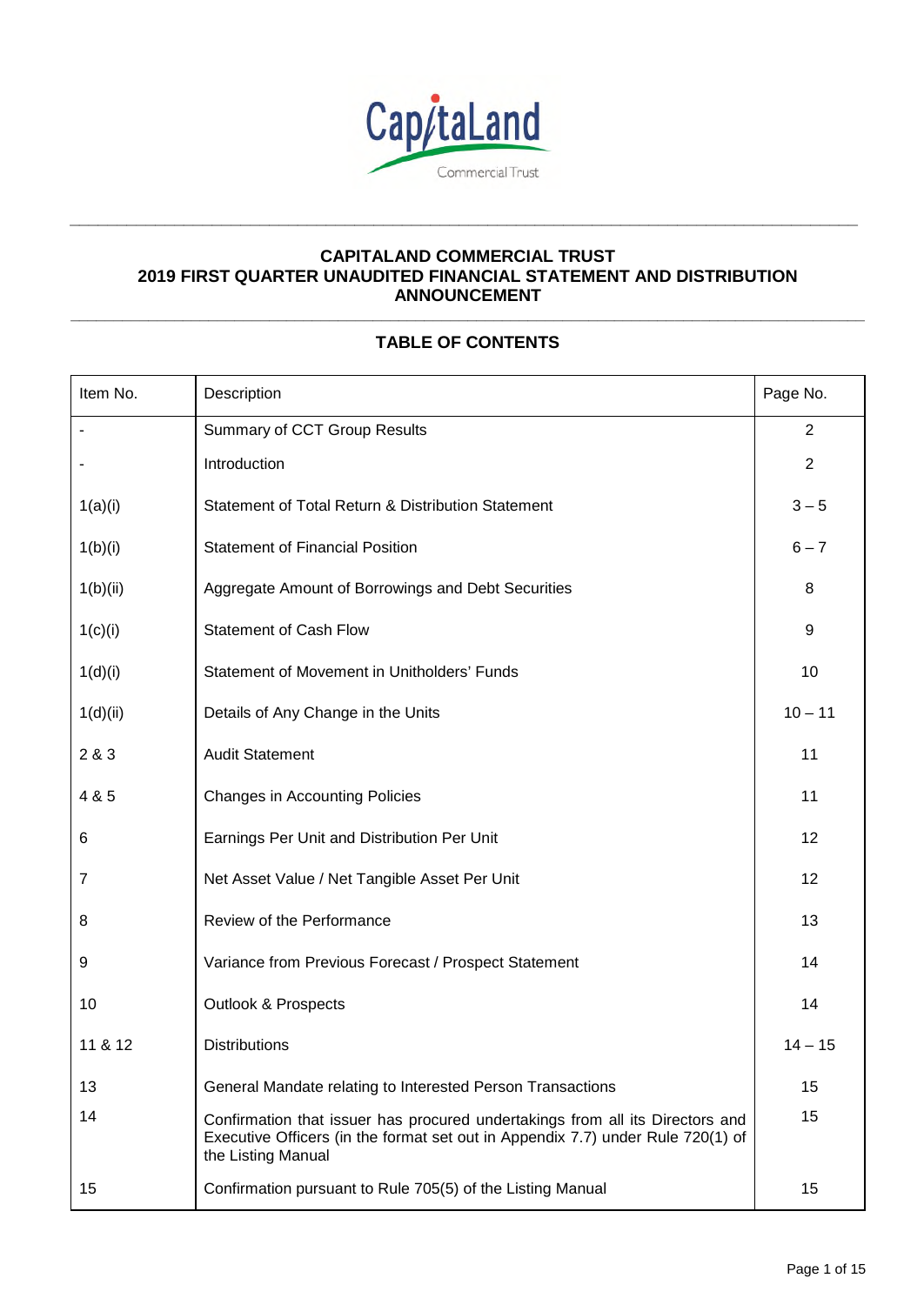### **SUMMARY OF CCT GROUP RESULTS**

|                                       | <b>Notes</b> | 1Q 2019 | 1Q 2018 | Change<br>% |
|---------------------------------------|--------------|---------|---------|-------------|
| <b>Gross Revenue (S\$'000)</b>        | 1            | 99,762  | 96,418  | 3.5         |
| Net Property Income (S\$'000)         | 1            | 79,802  | 77,209  | 3.4         |
| Distributable Income (S\$'000)        | 2            | 82,723  | 76,606  | 8.0         |
| Distribution Per Unit ("DPU") (cents) |              | 2.20    | 2.12    | 3.8         |

Notes:

- (1) Gross revenue and net property income in 1Q 2019 were higher compared with that of 1Q 2018 mainly from Asia Square Tower 2 ("AST2") and Gallileo (acquired on 18 June 2018), that offset the loss of net property income arising from the divestment of Twenty Anson on 29 August 2018.
- (2) Distributable income in 1Q 2019 includes tax-exempt income of S\$3.4 million (1Q 2018: nil).

### **INTRODUCTION**

CapitaLand Commercial Trust ("CCT") was established pursuant to a trust deed dated 6 February 2004 (as amended) executed between CapitaLand Commercial Trust Management Limited, as manager of CCT (the "Manager") and HSBC Institutional Trust Services (Singapore) Limited, as trustee of CCT (the "CCT Trustee").

As at 31 March 2019, CCT's property portfolio comprises:

- (1) Capital Tower
- (2) Six Battery Road
- (3) 21 Collyer Quay ("HSBC Building")
- (4) Bugis Village
- (5) CapitaGreen, held through wholly owned MSO Trust
- (6) Asia Square Tower 2 ("AST2"), held through wholly owned subsidiary Asia Square Tower 2 Pte. Ltd. ("AST2 Co."), which is in turn held by MVKimi (BVI) Limited (collectively referred to as "AST2 Group")
- (7) Raffles City Singapore, held through CCT's 60.0% interest in RCS Trust
- (8) One George Street, held through CCT's 50.0% interest in One George Street LLP ("OGS LLP")
- (9) CapitaSpring, a property under development, held through CCT's 45.0% interest in Glory Office Trust ("GOT") and Glory SR Trust ("GSRT")
- (10) Gallileo, an office building in Frankfurt, Germany, held through CCT's 94.9% interest in Gallileo Property S.a.r.l. ("Gallileo Co."), which is in turn held by special purpose vehicles CCT Galaxy Two Pte. Ltd. and CCT Galaxy One Pte. Ltd. ("Galaxy SPVs") (collectively referred to as "Gallileo Group").

CCT also owns approximately 10.9% of MRCB-Quill REIT ("MQREIT"), a commercial real estate investment trust listed in Malaysia.

On 1 April 2019, Bugis Village was returned to the State and CCT received a compensation sum of S\$40.7 million. CCT signed a one-year master lease agreement with Singapore Land Authority with effect from 1 April 2019 to 31 March 2020.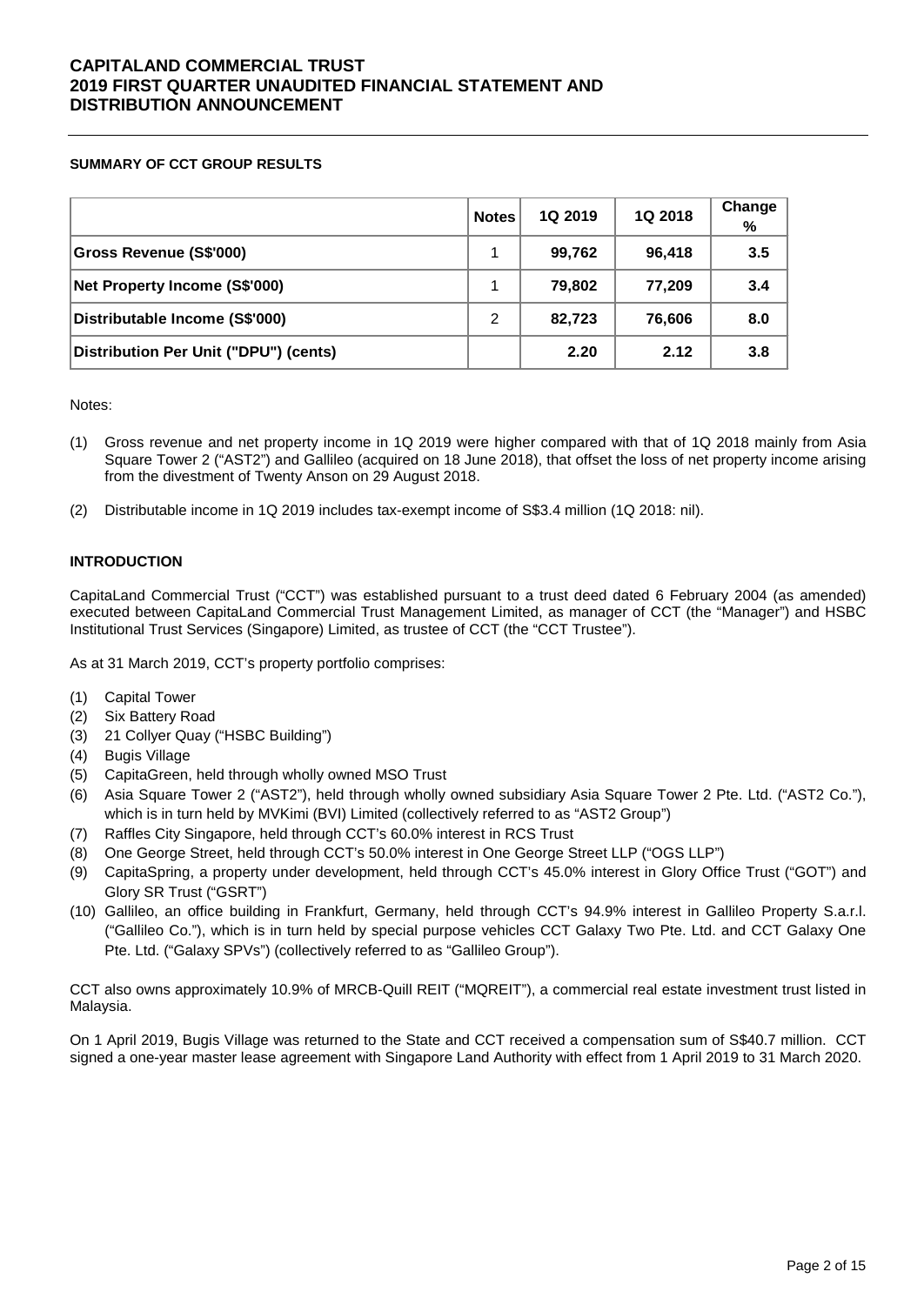#### **1(a)(i) Statement of Total Return & Distribution Statement (1Q 2019 vs 1Q 2018)**

| 1Q 2019<br>1Q 2018<br>1Q 2019<br>1Q 2018<br>Change<br><b>Statement of Total Return</b><br>Change<br>Note<br>S\$'000<br>S\$'000<br>S\$'000<br>$\%$<br>S\$'000<br>$\%$<br>Gross rental income<br>94,479<br>91,817<br>2.9<br>66,601<br>70,129<br>(5.0)<br>1<br>28.0<br>Car park income<br>1,830<br>26.6<br>1,375<br>1,074<br>1,445<br>$\overline{2}$<br>17.7<br>Other income<br>3,453<br>3,156<br>9.4<br>2,572<br>2,186<br>99,762<br>96,418<br>3.5<br>70,548<br>73,389<br>(3.9)<br><b>Gross revenue</b><br>(4.3)<br>(2,356)<br>(2, 166)<br>8.8<br>(1, 592)<br>(1,664)<br>Property management fees<br>3<br>(7,635)<br>(1.2)<br>(5,380)<br>(4.6)<br>Property tax<br>(7, 545)<br>(5,640)<br>4<br>(10, 059)<br>(9,408)<br>6.9<br>(7, 439)<br>(7,618)<br>(2.3)<br>Other property operating expenses<br>3.9<br>(19,960)<br>(19, 209)<br>(14, 411)<br>(14, 922)<br>(3.4)<br>Property operating expenses<br>(4.0)<br>79,802<br>77,209<br>3.4<br>56,137<br>58,467<br>Net property income<br>5<br>42.7<br>Interest income<br>6<br>1,213<br>1,202<br>13,831<br>9,693<br>0.9<br>7<br>1,497<br>35,097<br>21.8<br>Investment income<br>1,647<br>(9.1)<br>42,740<br>Asset management fees:<br>1.8<br>- Base fees<br>(1,939)<br>(1,908)<br>1.6<br>(1,530)<br>(1, 503)<br>7.0<br>- Performance fees<br>(3,236)<br>12.9<br>(2,865)<br>(2, 597)<br>(2, 426)<br>8<br>(1,086)<br>(839)<br>29.4<br>(9,652)<br>2.1<br>Trust and other operating expenses<br>(9, 456)<br>Finance costs<br>9<br>(16, 943)<br>(19, 335)<br>(16, 856)<br>(14, 129)<br>19.3<br>(12.4)<br>Net income before share of profit of joint<br>8.4<br>59,308<br>55,111<br>82,073<br>75,743<br>7.6<br>ventures<br>(3.7)<br>Share of profit (net of tax) of joint ventures<br>10<br>22,130<br>22,992<br>8.4<br>Net income before tax<br>81,438<br>78,103<br>4.3<br>82,073<br>75,743<br>Loss on disposal of subsidiary<br>11<br>(4, 478)<br>NM<br>15.2<br>81,438<br>78,103<br>Total return for the period before tax<br>4.3<br>82,073<br>71,265<br>12<br>(1, 519)<br>(1, 133)<br>34.1<br>(162)<br>(231)<br>(29.9)<br>Tax expense<br>79,919<br>76,970<br>81,911<br>71,034<br>15.3<br>Total return for the period after tax<br>3.8<br>Attributable to<br>15.3<br>79,723<br>76,970<br>81,911<br>71,034<br>Unitholders<br>3.6<br>13<br>Non-controlling interest<br>196<br>NM<br>79,919<br>76,970<br>81,911<br>71,034<br>15.3<br>Total return for the period<br>3.8<br><b>Distribution Statement</b><br>79,723<br>76,970<br>3.6<br>81,911<br>71,034<br>15.3<br>Total return attributable to unitholders<br>5,572<br>NM<br>Net tax and other adjustments<br>14<br>(24, 391)<br>(24, 736)<br>(1.4)<br>(2, 588)<br><b>NM</b><br>Tax-exempt income distribution<br>3,400<br>3,400<br>ΝM<br>Distribution from joint ventures<br>15<br>23,991<br>24,372<br>(1.6)<br>Distributable income to unitholders<br>82,723<br>76,606<br>76,606<br>8.0<br>82,723 |  | Group |  | <b>Trust</b> |  |     |
|-----------------------------------------------------------------------------------------------------------------------------------------------------------------------------------------------------------------------------------------------------------------------------------------------------------------------------------------------------------------------------------------------------------------------------------------------------------------------------------------------------------------------------------------------------------------------------------------------------------------------------------------------------------------------------------------------------------------------------------------------------------------------------------------------------------------------------------------------------------------------------------------------------------------------------------------------------------------------------------------------------------------------------------------------------------------------------------------------------------------------------------------------------------------------------------------------------------------------------------------------------------------------------------------------------------------------------------------------------------------------------------------------------------------------------------------------------------------------------------------------------------------------------------------------------------------------------------------------------------------------------------------------------------------------------------------------------------------------------------------------------------------------------------------------------------------------------------------------------------------------------------------------------------------------------------------------------------------------------------------------------------------------------------------------------------------------------------------------------------------------------------------------------------------------------------------------------------------------------------------------------------------------------------------------------------------------------------------------------------------------------------------------------------------------------------------------------------------------------------------------------------------------------------------------------------------------------------------------------------------------------------------------------------------------------------------------------------------------------------------------------------------------------------------------------------------------------------------------------------------------------------|--|-------|--|--------------|--|-----|
|                                                                                                                                                                                                                                                                                                                                                                                                                                                                                                                                                                                                                                                                                                                                                                                                                                                                                                                                                                                                                                                                                                                                                                                                                                                                                                                                                                                                                                                                                                                                                                                                                                                                                                                                                                                                                                                                                                                                                                                                                                                                                                                                                                                                                                                                                                                                                                                                                                                                                                                                                                                                                                                                                                                                                                                                                                                                                   |  |       |  |              |  |     |
|                                                                                                                                                                                                                                                                                                                                                                                                                                                                                                                                                                                                                                                                                                                                                                                                                                                                                                                                                                                                                                                                                                                                                                                                                                                                                                                                                                                                                                                                                                                                                                                                                                                                                                                                                                                                                                                                                                                                                                                                                                                                                                                                                                                                                                                                                                                                                                                                                                                                                                                                                                                                                                                                                                                                                                                                                                                                                   |  |       |  |              |  |     |
|                                                                                                                                                                                                                                                                                                                                                                                                                                                                                                                                                                                                                                                                                                                                                                                                                                                                                                                                                                                                                                                                                                                                                                                                                                                                                                                                                                                                                                                                                                                                                                                                                                                                                                                                                                                                                                                                                                                                                                                                                                                                                                                                                                                                                                                                                                                                                                                                                                                                                                                                                                                                                                                                                                                                                                                                                                                                                   |  |       |  |              |  |     |
|                                                                                                                                                                                                                                                                                                                                                                                                                                                                                                                                                                                                                                                                                                                                                                                                                                                                                                                                                                                                                                                                                                                                                                                                                                                                                                                                                                                                                                                                                                                                                                                                                                                                                                                                                                                                                                                                                                                                                                                                                                                                                                                                                                                                                                                                                                                                                                                                                                                                                                                                                                                                                                                                                                                                                                                                                                                                                   |  |       |  |              |  |     |
|                                                                                                                                                                                                                                                                                                                                                                                                                                                                                                                                                                                                                                                                                                                                                                                                                                                                                                                                                                                                                                                                                                                                                                                                                                                                                                                                                                                                                                                                                                                                                                                                                                                                                                                                                                                                                                                                                                                                                                                                                                                                                                                                                                                                                                                                                                                                                                                                                                                                                                                                                                                                                                                                                                                                                                                                                                                                                   |  |       |  |              |  |     |
|                                                                                                                                                                                                                                                                                                                                                                                                                                                                                                                                                                                                                                                                                                                                                                                                                                                                                                                                                                                                                                                                                                                                                                                                                                                                                                                                                                                                                                                                                                                                                                                                                                                                                                                                                                                                                                                                                                                                                                                                                                                                                                                                                                                                                                                                                                                                                                                                                                                                                                                                                                                                                                                                                                                                                                                                                                                                                   |  |       |  |              |  |     |
|                                                                                                                                                                                                                                                                                                                                                                                                                                                                                                                                                                                                                                                                                                                                                                                                                                                                                                                                                                                                                                                                                                                                                                                                                                                                                                                                                                                                                                                                                                                                                                                                                                                                                                                                                                                                                                                                                                                                                                                                                                                                                                                                                                                                                                                                                                                                                                                                                                                                                                                                                                                                                                                                                                                                                                                                                                                                                   |  |       |  |              |  |     |
|                                                                                                                                                                                                                                                                                                                                                                                                                                                                                                                                                                                                                                                                                                                                                                                                                                                                                                                                                                                                                                                                                                                                                                                                                                                                                                                                                                                                                                                                                                                                                                                                                                                                                                                                                                                                                                                                                                                                                                                                                                                                                                                                                                                                                                                                                                                                                                                                                                                                                                                                                                                                                                                                                                                                                                                                                                                                                   |  |       |  |              |  |     |
|                                                                                                                                                                                                                                                                                                                                                                                                                                                                                                                                                                                                                                                                                                                                                                                                                                                                                                                                                                                                                                                                                                                                                                                                                                                                                                                                                                                                                                                                                                                                                                                                                                                                                                                                                                                                                                                                                                                                                                                                                                                                                                                                                                                                                                                                                                                                                                                                                                                                                                                                                                                                                                                                                                                                                                                                                                                                                   |  |       |  |              |  |     |
|                                                                                                                                                                                                                                                                                                                                                                                                                                                                                                                                                                                                                                                                                                                                                                                                                                                                                                                                                                                                                                                                                                                                                                                                                                                                                                                                                                                                                                                                                                                                                                                                                                                                                                                                                                                                                                                                                                                                                                                                                                                                                                                                                                                                                                                                                                                                                                                                                                                                                                                                                                                                                                                                                                                                                                                                                                                                                   |  |       |  |              |  |     |
|                                                                                                                                                                                                                                                                                                                                                                                                                                                                                                                                                                                                                                                                                                                                                                                                                                                                                                                                                                                                                                                                                                                                                                                                                                                                                                                                                                                                                                                                                                                                                                                                                                                                                                                                                                                                                                                                                                                                                                                                                                                                                                                                                                                                                                                                                                                                                                                                                                                                                                                                                                                                                                                                                                                                                                                                                                                                                   |  |       |  |              |  |     |
|                                                                                                                                                                                                                                                                                                                                                                                                                                                                                                                                                                                                                                                                                                                                                                                                                                                                                                                                                                                                                                                                                                                                                                                                                                                                                                                                                                                                                                                                                                                                                                                                                                                                                                                                                                                                                                                                                                                                                                                                                                                                                                                                                                                                                                                                                                                                                                                                                                                                                                                                                                                                                                                                                                                                                                                                                                                                                   |  |       |  |              |  |     |
|                                                                                                                                                                                                                                                                                                                                                                                                                                                                                                                                                                                                                                                                                                                                                                                                                                                                                                                                                                                                                                                                                                                                                                                                                                                                                                                                                                                                                                                                                                                                                                                                                                                                                                                                                                                                                                                                                                                                                                                                                                                                                                                                                                                                                                                                                                                                                                                                                                                                                                                                                                                                                                                                                                                                                                                                                                                                                   |  |       |  |              |  |     |
|                                                                                                                                                                                                                                                                                                                                                                                                                                                                                                                                                                                                                                                                                                                                                                                                                                                                                                                                                                                                                                                                                                                                                                                                                                                                                                                                                                                                                                                                                                                                                                                                                                                                                                                                                                                                                                                                                                                                                                                                                                                                                                                                                                                                                                                                                                                                                                                                                                                                                                                                                                                                                                                                                                                                                                                                                                                                                   |  |       |  |              |  |     |
|                                                                                                                                                                                                                                                                                                                                                                                                                                                                                                                                                                                                                                                                                                                                                                                                                                                                                                                                                                                                                                                                                                                                                                                                                                                                                                                                                                                                                                                                                                                                                                                                                                                                                                                                                                                                                                                                                                                                                                                                                                                                                                                                                                                                                                                                                                                                                                                                                                                                                                                                                                                                                                                                                                                                                                                                                                                                                   |  |       |  |              |  |     |
|                                                                                                                                                                                                                                                                                                                                                                                                                                                                                                                                                                                                                                                                                                                                                                                                                                                                                                                                                                                                                                                                                                                                                                                                                                                                                                                                                                                                                                                                                                                                                                                                                                                                                                                                                                                                                                                                                                                                                                                                                                                                                                                                                                                                                                                                                                                                                                                                                                                                                                                                                                                                                                                                                                                                                                                                                                                                                   |  |       |  |              |  |     |
|                                                                                                                                                                                                                                                                                                                                                                                                                                                                                                                                                                                                                                                                                                                                                                                                                                                                                                                                                                                                                                                                                                                                                                                                                                                                                                                                                                                                                                                                                                                                                                                                                                                                                                                                                                                                                                                                                                                                                                                                                                                                                                                                                                                                                                                                                                                                                                                                                                                                                                                                                                                                                                                                                                                                                                                                                                                                                   |  |       |  |              |  |     |
|                                                                                                                                                                                                                                                                                                                                                                                                                                                                                                                                                                                                                                                                                                                                                                                                                                                                                                                                                                                                                                                                                                                                                                                                                                                                                                                                                                                                                                                                                                                                                                                                                                                                                                                                                                                                                                                                                                                                                                                                                                                                                                                                                                                                                                                                                                                                                                                                                                                                                                                                                                                                                                                                                                                                                                                                                                                                                   |  |       |  |              |  |     |
|                                                                                                                                                                                                                                                                                                                                                                                                                                                                                                                                                                                                                                                                                                                                                                                                                                                                                                                                                                                                                                                                                                                                                                                                                                                                                                                                                                                                                                                                                                                                                                                                                                                                                                                                                                                                                                                                                                                                                                                                                                                                                                                                                                                                                                                                                                                                                                                                                                                                                                                                                                                                                                                                                                                                                                                                                                                                                   |  |       |  |              |  |     |
|                                                                                                                                                                                                                                                                                                                                                                                                                                                                                                                                                                                                                                                                                                                                                                                                                                                                                                                                                                                                                                                                                                                                                                                                                                                                                                                                                                                                                                                                                                                                                                                                                                                                                                                                                                                                                                                                                                                                                                                                                                                                                                                                                                                                                                                                                                                                                                                                                                                                                                                                                                                                                                                                                                                                                                                                                                                                                   |  |       |  |              |  |     |
|                                                                                                                                                                                                                                                                                                                                                                                                                                                                                                                                                                                                                                                                                                                                                                                                                                                                                                                                                                                                                                                                                                                                                                                                                                                                                                                                                                                                                                                                                                                                                                                                                                                                                                                                                                                                                                                                                                                                                                                                                                                                                                                                                                                                                                                                                                                                                                                                                                                                                                                                                                                                                                                                                                                                                                                                                                                                                   |  |       |  |              |  |     |
|                                                                                                                                                                                                                                                                                                                                                                                                                                                                                                                                                                                                                                                                                                                                                                                                                                                                                                                                                                                                                                                                                                                                                                                                                                                                                                                                                                                                                                                                                                                                                                                                                                                                                                                                                                                                                                                                                                                                                                                                                                                                                                                                                                                                                                                                                                                                                                                                                                                                                                                                                                                                                                                                                                                                                                                                                                                                                   |  |       |  |              |  |     |
|                                                                                                                                                                                                                                                                                                                                                                                                                                                                                                                                                                                                                                                                                                                                                                                                                                                                                                                                                                                                                                                                                                                                                                                                                                                                                                                                                                                                                                                                                                                                                                                                                                                                                                                                                                                                                                                                                                                                                                                                                                                                                                                                                                                                                                                                                                                                                                                                                                                                                                                                                                                                                                                                                                                                                                                                                                                                                   |  |       |  |              |  |     |
|                                                                                                                                                                                                                                                                                                                                                                                                                                                                                                                                                                                                                                                                                                                                                                                                                                                                                                                                                                                                                                                                                                                                                                                                                                                                                                                                                                                                                                                                                                                                                                                                                                                                                                                                                                                                                                                                                                                                                                                                                                                                                                                                                                                                                                                                                                                                                                                                                                                                                                                                                                                                                                                                                                                                                                                                                                                                                   |  |       |  |              |  |     |
|                                                                                                                                                                                                                                                                                                                                                                                                                                                                                                                                                                                                                                                                                                                                                                                                                                                                                                                                                                                                                                                                                                                                                                                                                                                                                                                                                                                                                                                                                                                                                                                                                                                                                                                                                                                                                                                                                                                                                                                                                                                                                                                                                                                                                                                                                                                                                                                                                                                                                                                                                                                                                                                                                                                                                                                                                                                                                   |  |       |  |              |  |     |
|                                                                                                                                                                                                                                                                                                                                                                                                                                                                                                                                                                                                                                                                                                                                                                                                                                                                                                                                                                                                                                                                                                                                                                                                                                                                                                                                                                                                                                                                                                                                                                                                                                                                                                                                                                                                                                                                                                                                                                                                                                                                                                                                                                                                                                                                                                                                                                                                                                                                                                                                                                                                                                                                                                                                                                                                                                                                                   |  |       |  |              |  |     |
|                                                                                                                                                                                                                                                                                                                                                                                                                                                                                                                                                                                                                                                                                                                                                                                                                                                                                                                                                                                                                                                                                                                                                                                                                                                                                                                                                                                                                                                                                                                                                                                                                                                                                                                                                                                                                                                                                                                                                                                                                                                                                                                                                                                                                                                                                                                                                                                                                                                                                                                                                                                                                                                                                                                                                                                                                                                                                   |  |       |  |              |  |     |
|                                                                                                                                                                                                                                                                                                                                                                                                                                                                                                                                                                                                                                                                                                                                                                                                                                                                                                                                                                                                                                                                                                                                                                                                                                                                                                                                                                                                                                                                                                                                                                                                                                                                                                                                                                                                                                                                                                                                                                                                                                                                                                                                                                                                                                                                                                                                                                                                                                                                                                                                                                                                                                                                                                                                                                                                                                                                                   |  |       |  |              |  |     |
|                                                                                                                                                                                                                                                                                                                                                                                                                                                                                                                                                                                                                                                                                                                                                                                                                                                                                                                                                                                                                                                                                                                                                                                                                                                                                                                                                                                                                                                                                                                                                                                                                                                                                                                                                                                                                                                                                                                                                                                                                                                                                                                                                                                                                                                                                                                                                                                                                                                                                                                                                                                                                                                                                                                                                                                                                                                                                   |  |       |  |              |  |     |
|                                                                                                                                                                                                                                                                                                                                                                                                                                                                                                                                                                                                                                                                                                                                                                                                                                                                                                                                                                                                                                                                                                                                                                                                                                                                                                                                                                                                                                                                                                                                                                                                                                                                                                                                                                                                                                                                                                                                                                                                                                                                                                                                                                                                                                                                                                                                                                                                                                                                                                                                                                                                                                                                                                                                                                                                                                                                                   |  |       |  |              |  |     |
|                                                                                                                                                                                                                                                                                                                                                                                                                                                                                                                                                                                                                                                                                                                                                                                                                                                                                                                                                                                                                                                                                                                                                                                                                                                                                                                                                                                                                                                                                                                                                                                                                                                                                                                                                                                                                                                                                                                                                                                                                                                                                                                                                                                                                                                                                                                                                                                                                                                                                                                                                                                                                                                                                                                                                                                                                                                                                   |  |       |  |              |  |     |
|                                                                                                                                                                                                                                                                                                                                                                                                                                                                                                                                                                                                                                                                                                                                                                                                                                                                                                                                                                                                                                                                                                                                                                                                                                                                                                                                                                                                                                                                                                                                                                                                                                                                                                                                                                                                                                                                                                                                                                                                                                                                                                                                                                                                                                                                                                                                                                                                                                                                                                                                                                                                                                                                                                                                                                                                                                                                                   |  |       |  |              |  |     |
|                                                                                                                                                                                                                                                                                                                                                                                                                                                                                                                                                                                                                                                                                                                                                                                                                                                                                                                                                                                                                                                                                                                                                                                                                                                                                                                                                                                                                                                                                                                                                                                                                                                                                                                                                                                                                                                                                                                                                                                                                                                                                                                                                                                                                                                                                                                                                                                                                                                                                                                                                                                                                                                                                                                                                                                                                                                                                   |  |       |  |              |  |     |
|                                                                                                                                                                                                                                                                                                                                                                                                                                                                                                                                                                                                                                                                                                                                                                                                                                                                                                                                                                                                                                                                                                                                                                                                                                                                                                                                                                                                                                                                                                                                                                                                                                                                                                                                                                                                                                                                                                                                                                                                                                                                                                                                                                                                                                                                                                                                                                                                                                                                                                                                                                                                                                                                                                                                                                                                                                                                                   |  |       |  |              |  |     |
|                                                                                                                                                                                                                                                                                                                                                                                                                                                                                                                                                                                                                                                                                                                                                                                                                                                                                                                                                                                                                                                                                                                                                                                                                                                                                                                                                                                                                                                                                                                                                                                                                                                                                                                                                                                                                                                                                                                                                                                                                                                                                                                                                                                                                                                                                                                                                                                                                                                                                                                                                                                                                                                                                                                                                                                                                                                                                   |  |       |  |              |  | 8.0 |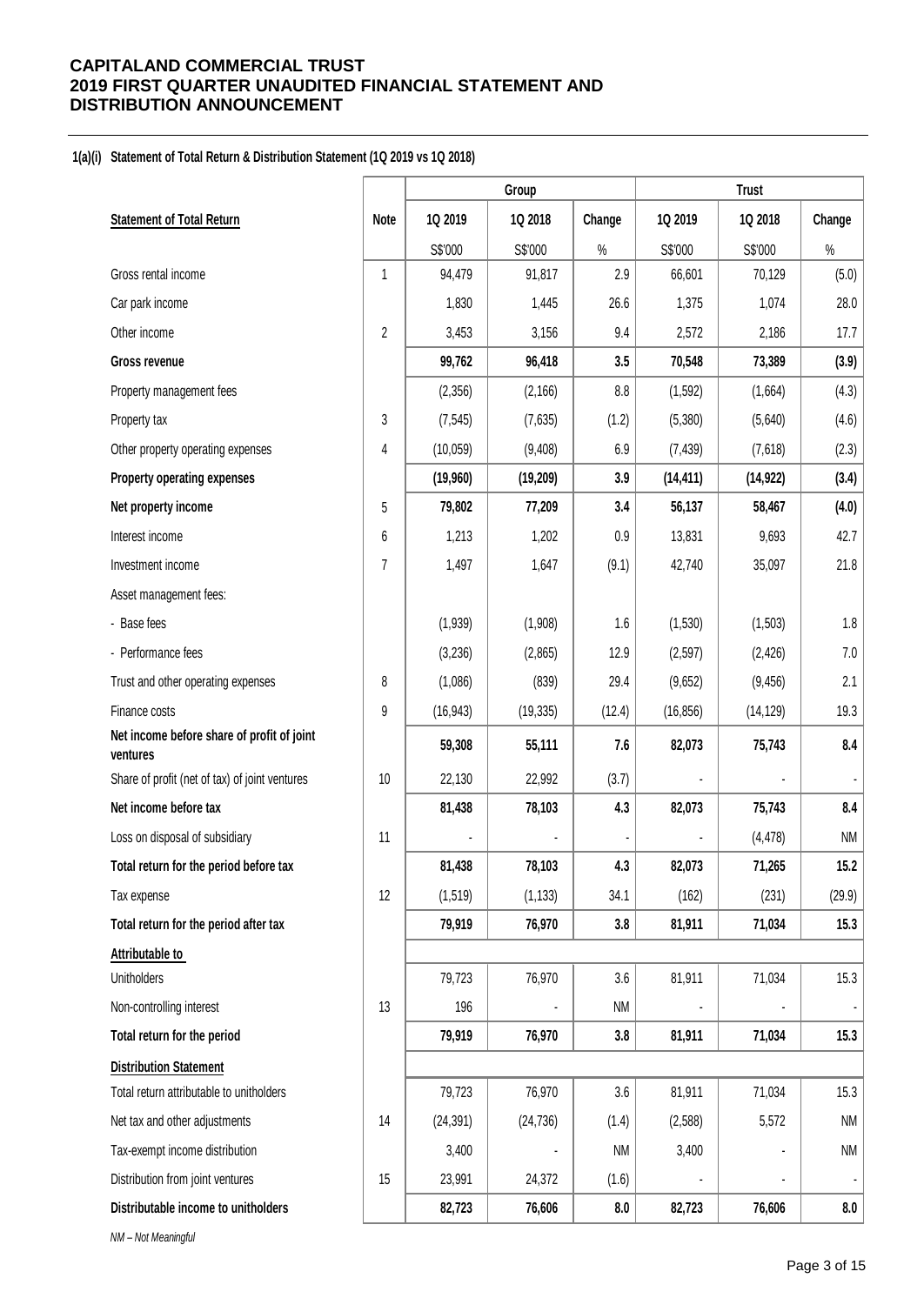#### Notes:

- (1) Gross rental income in 1Q 2019 at the Group level was higher mainly due to contributions from AST2 and Gallileo which offset the loss of rental income from the divestment of Twenty Anson.
- (2) Higher bulk energy savings income accounted for the higher other income for 1Q 2019 vis-à-vis 1Q 2018.
- (3) Lower property tax for 1Q 2019 was mainly due to divestment of Twenty Anson.
- (4) At the Trust level, other property operating expenses for 1Q 2019 was lower from 1Q 2018 mainly due to the divestment of Twenty Anson. At the Group level, the increase in other property operating expenses for 1Q 2019 vis-a-vis 1Q 2018 was mainly from Gallileo which was acquired on 18 June 2018.
- (5) The following was included as part of the net property income:

Depreciation and amortisation of lease incentives <sup>(5a)</sup>

|         | Group           |        | Trust          |         |        |  |  |
|---------|-----------------|--------|----------------|---------|--------|--|--|
| 1Q 2019 | 1Q 2018         | Change | <b>1Q 2019</b> | 1Q 2018 | Change |  |  |
| S\$'000 | S\$'000         | %      | S\$'000        | S\$'000 | %      |  |  |
| 1,212   | 1,486           | (18.4) | 196            | 461     | (57.5) |  |  |
|         | 12 <sup>2</sup> | NM     | -              | 12      | NM     |  |  |

Impairment losses on trade receivables

- (5a) Depreciation and amortisation of lease incentives in 1Q 2019 was lower than that in 1Q 2018 mainly due to divestment of Twenty Anson.
- (6) Interest income includes the following:

|                                             | Group   |         |        | <b>Trust</b> |         |        |  |
|---------------------------------------------|---------|---------|--------|--------------|---------|--------|--|
|                                             | 1Q 2019 | 1Q 2018 | Change | 1Q 2019      | 1Q 2018 | Change |  |
|                                             | S\$'000 | S\$'000 | %      | S\$'000      | S\$'000 | %      |  |
| Interest income from cash balance           | 234     | 223     | 4.9    | 177          | 190     | (6.8)  |  |
| Interest income from unitholder's loan (6a) | 979     | 979     |        | 13,654       | 9,503   | 43.7   |  |
| Total                                       | 1,213   | 1,202   | 0.9    | 13,831       | 9,693   | 42.7   |  |

- (6a) Interest income from unitholder's loans was higher in 1Q 2019 versus 1Q 2018 due to additional / new unitholder loans granted.
- (7) Investment income at the Group level relates to distribution received from MQREIT while at the Trust level, it relates to dividends received from AST2 Co. (1Q 2018: nil), MSO Trust, RCS Trust and OGS LLP.
- (8) Higher trust and other operating expenses for 1Q 2019 vis-à-vis 1Q 2018 was due to higher professional fees incurred.
- (9) Finance costs include the following:

|                                        |         | Group   |        |         | <b>Trust</b> |        |  |  |
|----------------------------------------|---------|---------|--------|---------|--------------|--------|--|--|
|                                        | 1Q 2019 | 1Q 2018 | Change | 1Q 2019 | 1Q 2018      | Change |  |  |
|                                        | S\$'000 | S\$'000 | %      | S\$'000 | S\$'000      | $\%$   |  |  |
| Interest cost (9a)                     | 16,379  | 18,219  | (10.1) | 16,403  | 13,254       | 23.8   |  |  |
| Amortisation of transaction costs (9b) | 564     | 1.116   | (49.5) | 453     | 875          | (48.2) |  |  |
| Total                                  | 16,943  | 19,335  | (12.4) | 16,856  | 14,129       | 19.3   |  |  |

- (9a) At the Group level, lower Interest cost for 1Q 2019 versus 1Q 2018 was due to lower borrowings. At the Trust level, the higher interest cost in 1Q 2019 was due to borrowings incurred to fund the acquisition of Gallileo.
- (9b) Lower amortisation of transaction costs in 1Q 2019 vis-à-vis 1Q 2018 was due to lower borrowings.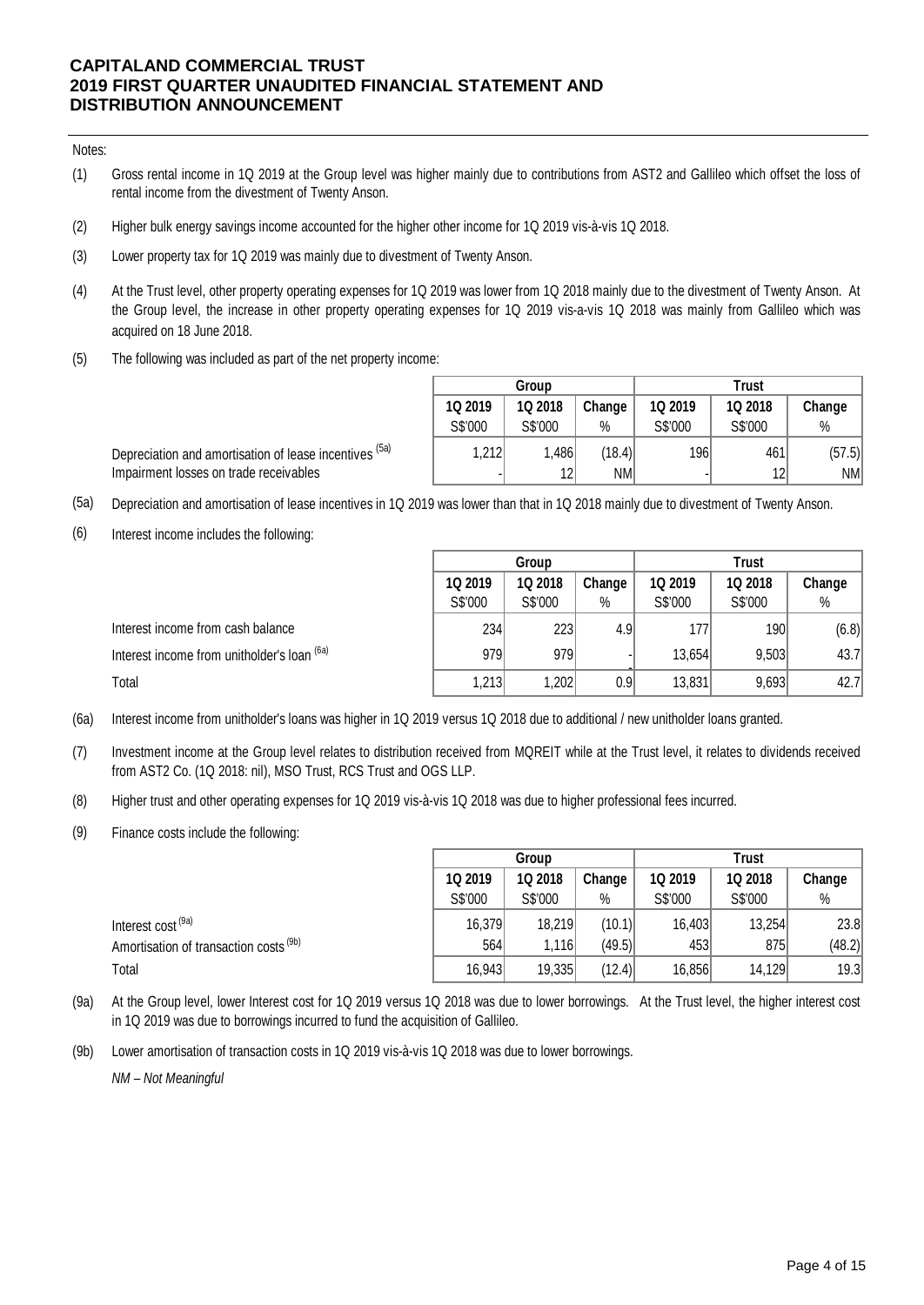(10) Share of profit of joint ventures relates mainly to results for CCT's interest in 60.0% of RCS Trust, 50.0% of OGS LLP and 45.0% of GOT & GSRT. Summary of the share of results of joint ventures is as follows:

|                                          | Group    |         |        |
|------------------------------------------|----------|---------|--------|
|                                          | 1Q 2019  | 1Q 2018 | Change |
|                                          | S\$'000  | S\$'000 | $\%$   |
| Gross revenue                            | 41,981   | 41,265  | 1.7    |
| Property operating expenses              | (9, 195) | (9,771) | (5.9)  |
| Net property income                      | 32,786   | 31,494  | 4.1    |
| Finance costs <sup>(10a)</sup>           | (7,758)  | (5,656) | 37.2   |
| Trust and other expenses                 | (2,898)  | (2,846) | 1.8    |
| Net profit of joint ventures (after tax) | 22,130   | 22,992  | (3.7)  |

(10a) Higher finance costs in 1Q 2019 was due to higher interest rates for the borrowings of RCS Trust and OGS LLP as well as more borrowings by RCS Trust.

(11) This relates to the disposal of FirstOffice Pte. Ltd., a wholly owned subsidiary of CCT which was dissolved on 23 April 2018.

(12) Higher tax expense in 1Q 2019 for the Group was mainly from Gallileo.

- (13) This relates to the non-controlling interest of Gallileo Co..
- (14) Included in net tax and other adjustments are the following:

|                                                      | Group     |           |        | Trust   |         |                  |
|------------------------------------------------------|-----------|-----------|--------|---------|---------|------------------|
|                                                      | 1Q 2019   | 1Q 2018   | Change | 1Q 2019 | 1Q 2018 | Change           |
|                                                      | S\$'000   | S\$'000   | $\%$   | S\$'000 | S\$'000 | %                |
| Asset management fee payable in Units (14a)          | 1,087     | 1,556     | (30.1) | 1,087   | 1,556   | (30.1)           |
| Trustee's fees                                       | 254       | 250       | 1.61   | 203     | 199     | 2.0 <sup>°</sup> |
| Amortisation of transaction costs on bank borrowings | 564       | 1,116     | (49.5) | 453     | 875     | (48.2)           |
| Share of profit of joint ventures                    | (22, 130) | (22, 992) | (3.7)  |         |         |                  |
| Tax-exempt income distribution                       | (3,400)   |           | NM     | (3,400) |         | <b>NM</b>        |
| Temporary differences and other items                | (766)     | (4,666)   | (83.6) | (931)   | 2,942   | NM               |
| Total                                                | (24, 391) | (24, 736) | (1.4)  | (2,588) | 5,572   | NM               |

(14a) This relates to asset management fees of AST2 payable in Units.

(15) This relates to distributions from RCS Trust (CCT's 60.0% interest) and OGS LLP (CCT's 50.0% interest).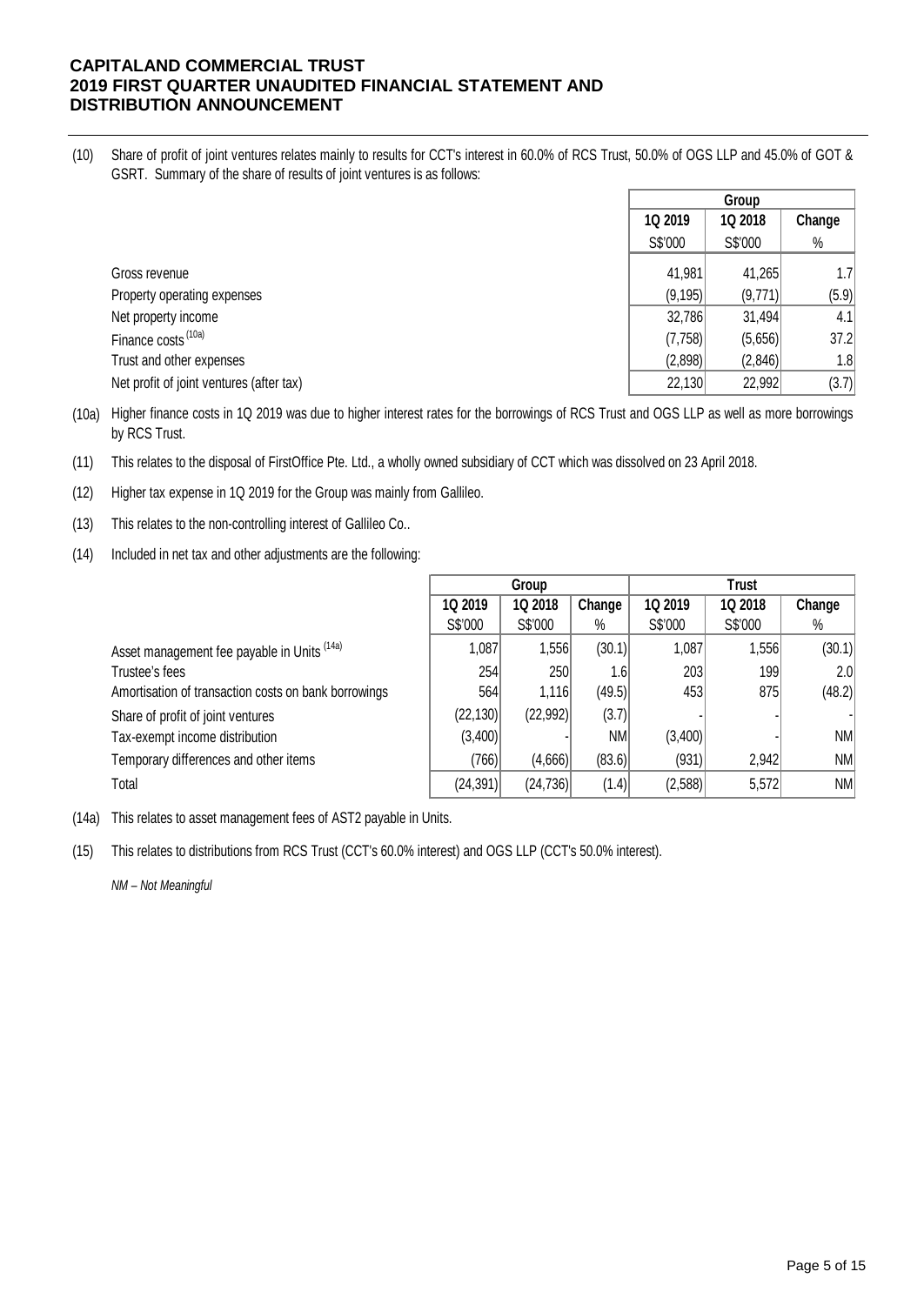### **1(b)(i) Statement of Financial Position as at 31 March 2019 vs 31 December 2018**

| 31 Mar 2019<br>31 Dec 2018<br>31 Mar 2019<br>31 Dec 2018<br>Change<br>Change<br>Note<br>$\%$<br>$\%$<br>S\$'000<br>S\$'000<br>S\$'000<br>S\$'000<br>Non-current assets<br>Plant and equipment<br>795<br>793<br>0.3<br>764<br>790<br>(3.3)<br>$0.0\,$<br>Investment properties<br>7,605,141<br>7,613,634<br>(0.1)<br>3,607,485<br>3,605,700<br>1<br>(0.2)<br>Interest in subsidiaries<br>2<br>3,707,905<br>3,701,820<br>2.4<br>3<br>41,587<br>40,632<br>41,587<br>40,632<br>Equity instrument at fair value<br>2.4<br>0.3<br>1,767,104<br>1,763,086<br>0.2<br>1,433,646<br>1,428,818<br>Interest in joint ventures<br>4<br>Financial derivatives<br>5<br>6,811<br>7,348<br>(7.3)<br>(9.8)<br>6,360<br>7,050<br>9,421,438<br>9,425,493<br>8,791,662<br>8,790,895<br>0.0<br><b>Total non-current assets</b><br>(0.0)<br><b>Current assets</b><br>Asset held for sale<br>$0.0\,$<br>6<br>40,746<br>$0.0\,$<br>40,746<br>40,746<br>40,746<br>Trade and other receivables<br>50,123<br>49,355<br>1.6<br>68,692<br>70,163<br>(2.1)<br>Cash and cash equivalents<br>80,925<br>174,913<br>55,292<br>144,106<br>(61.6)<br>(53.7)<br>Financial derivatives<br><b>NM</b><br>5<br>214<br>NM<br>214<br>172,008<br>(35.3)<br>265,014<br>(35.1)<br>164,944<br>255,015<br><b>Total current assets</b><br>9,593,446<br>9,690,507<br>8,956,606<br>9,045,910<br><b>Total assets</b><br>7<br>(1.0)<br>(1.0)<br><b>Current liabilities</b><br>56,947<br>63,393<br>(10.2)<br>Trade and other payables<br>8<br>54,414<br>63,663<br>(14.5)<br>11.5<br>Current portion of security deposits<br>14,940<br>10,708<br>39.5<br>9,114<br>8,173<br>1.7<br>Interest-bearing liabilities<br>9<br>122,800<br>120,800<br>1.7<br>122,800<br>120,800<br>Financial derivatives<br>9.6<br>5<br>9.6<br>24,197<br>26,522<br>24,197<br>26,522<br>Current tax payable<br>5,116<br>5,401<br>(5.3)<br>212<br>194<br>9.3<br><b>Total current liabilities</b><br>223,792<br>224,769<br>215,595<br>216,757<br>(0.5)<br>(0.4)<br>Non-current liabilities<br>Non-current portion of security deposits<br>(2.6)<br>53,219<br>57,302<br>(7.1)<br>35,363<br>36,315<br>(0.2)<br>Interest-bearing liabilities<br>10<br>2,485,178<br>2,493,182<br>(0.3)<br>2,091,670<br>2,095,736<br>Financial derivatives<br>(1.8)<br>$7.6\,$<br>5<br>3,657<br>3,725<br>2,982<br>2,771<br>433<br>(0.0)<br>Other payables<br>430<br>131,558<br>131,559<br>11<br>Deferred tax liabilities<br>12<br>2,229<br>1,938<br>15.0<br>(0.2)<br><b>Total non-current liabilities</b><br>2,544,716<br>2,556,577<br>(0.5)<br>2,261,573<br>2,266,381<br><b>Total liabilities</b><br>2,768,508<br>2,781,346<br>(0.5)<br>2,477,168<br>2,483,138<br>(0.2)<br>6,824,938<br>6,909,161<br>(1.2)<br>Net assets<br>6,479,438<br>6,562,772<br>(1.3)<br>Represented by:<br>Unitholders' funds<br>(1.3)<br>6,807,917<br>6,892,018<br>(1.2)<br>6,479,438<br>6,562,772<br>Non-controlling interests<br>13<br>17,021<br>17,143<br>(0.7)<br><b>Total equity</b><br>6,824,938<br>6,909,161<br>(1.2)<br>6,479,438<br>(1.3)<br>6,562,772 |  | Group |  | <b>Trust</b> |  |  |
|---------------------------------------------------------------------------------------------------------------------------------------------------------------------------------------------------------------------------------------------------------------------------------------------------------------------------------------------------------------------------------------------------------------------------------------------------------------------------------------------------------------------------------------------------------------------------------------------------------------------------------------------------------------------------------------------------------------------------------------------------------------------------------------------------------------------------------------------------------------------------------------------------------------------------------------------------------------------------------------------------------------------------------------------------------------------------------------------------------------------------------------------------------------------------------------------------------------------------------------------------------------------------------------------------------------------------------------------------------------------------------------------------------------------------------------------------------------------------------------------------------------------------------------------------------------------------------------------------------------------------------------------------------------------------------------------------------------------------------------------------------------------------------------------------------------------------------------------------------------------------------------------------------------------------------------------------------------------------------------------------------------------------------------------------------------------------------------------------------------------------------------------------------------------------------------------------------------------------------------------------------------------------------------------------------------------------------------------------------------------------------------------------------------------------------------------------------------------------------------------------------------------------------------------------------------------------------------------------------------------------------------------------------------------------------------------------------------------------------------------------------------------------------------------------------------------------------------------------------------------------------------------------------------------------------------------------------------------------------------------------------------------------------|--|-------|--|--------------|--|--|
|                                                                                                                                                                                                                                                                                                                                                                                                                                                                                                                                                                                                                                                                                                                                                                                                                                                                                                                                                                                                                                                                                                                                                                                                                                                                                                                                                                                                                                                                                                                                                                                                                                                                                                                                                                                                                                                                                                                                                                                                                                                                                                                                                                                                                                                                                                                                                                                                                                                                                                                                                                                                                                                                                                                                                                                                                                                                                                                                                                                                                                 |  |       |  |              |  |  |
|                                                                                                                                                                                                                                                                                                                                                                                                                                                                                                                                                                                                                                                                                                                                                                                                                                                                                                                                                                                                                                                                                                                                                                                                                                                                                                                                                                                                                                                                                                                                                                                                                                                                                                                                                                                                                                                                                                                                                                                                                                                                                                                                                                                                                                                                                                                                                                                                                                                                                                                                                                                                                                                                                                                                                                                                                                                                                                                                                                                                                                 |  |       |  |              |  |  |
|                                                                                                                                                                                                                                                                                                                                                                                                                                                                                                                                                                                                                                                                                                                                                                                                                                                                                                                                                                                                                                                                                                                                                                                                                                                                                                                                                                                                                                                                                                                                                                                                                                                                                                                                                                                                                                                                                                                                                                                                                                                                                                                                                                                                                                                                                                                                                                                                                                                                                                                                                                                                                                                                                                                                                                                                                                                                                                                                                                                                                                 |  |       |  |              |  |  |
|                                                                                                                                                                                                                                                                                                                                                                                                                                                                                                                                                                                                                                                                                                                                                                                                                                                                                                                                                                                                                                                                                                                                                                                                                                                                                                                                                                                                                                                                                                                                                                                                                                                                                                                                                                                                                                                                                                                                                                                                                                                                                                                                                                                                                                                                                                                                                                                                                                                                                                                                                                                                                                                                                                                                                                                                                                                                                                                                                                                                                                 |  |       |  |              |  |  |
|                                                                                                                                                                                                                                                                                                                                                                                                                                                                                                                                                                                                                                                                                                                                                                                                                                                                                                                                                                                                                                                                                                                                                                                                                                                                                                                                                                                                                                                                                                                                                                                                                                                                                                                                                                                                                                                                                                                                                                                                                                                                                                                                                                                                                                                                                                                                                                                                                                                                                                                                                                                                                                                                                                                                                                                                                                                                                                                                                                                                                                 |  |       |  |              |  |  |
|                                                                                                                                                                                                                                                                                                                                                                                                                                                                                                                                                                                                                                                                                                                                                                                                                                                                                                                                                                                                                                                                                                                                                                                                                                                                                                                                                                                                                                                                                                                                                                                                                                                                                                                                                                                                                                                                                                                                                                                                                                                                                                                                                                                                                                                                                                                                                                                                                                                                                                                                                                                                                                                                                                                                                                                                                                                                                                                                                                                                                                 |  |       |  |              |  |  |
|                                                                                                                                                                                                                                                                                                                                                                                                                                                                                                                                                                                                                                                                                                                                                                                                                                                                                                                                                                                                                                                                                                                                                                                                                                                                                                                                                                                                                                                                                                                                                                                                                                                                                                                                                                                                                                                                                                                                                                                                                                                                                                                                                                                                                                                                                                                                                                                                                                                                                                                                                                                                                                                                                                                                                                                                                                                                                                                                                                                                                                 |  |       |  |              |  |  |
|                                                                                                                                                                                                                                                                                                                                                                                                                                                                                                                                                                                                                                                                                                                                                                                                                                                                                                                                                                                                                                                                                                                                                                                                                                                                                                                                                                                                                                                                                                                                                                                                                                                                                                                                                                                                                                                                                                                                                                                                                                                                                                                                                                                                                                                                                                                                                                                                                                                                                                                                                                                                                                                                                                                                                                                                                                                                                                                                                                                                                                 |  |       |  |              |  |  |
|                                                                                                                                                                                                                                                                                                                                                                                                                                                                                                                                                                                                                                                                                                                                                                                                                                                                                                                                                                                                                                                                                                                                                                                                                                                                                                                                                                                                                                                                                                                                                                                                                                                                                                                                                                                                                                                                                                                                                                                                                                                                                                                                                                                                                                                                                                                                                                                                                                                                                                                                                                                                                                                                                                                                                                                                                                                                                                                                                                                                                                 |  |       |  |              |  |  |
|                                                                                                                                                                                                                                                                                                                                                                                                                                                                                                                                                                                                                                                                                                                                                                                                                                                                                                                                                                                                                                                                                                                                                                                                                                                                                                                                                                                                                                                                                                                                                                                                                                                                                                                                                                                                                                                                                                                                                                                                                                                                                                                                                                                                                                                                                                                                                                                                                                                                                                                                                                                                                                                                                                                                                                                                                                                                                                                                                                                                                                 |  |       |  |              |  |  |
|                                                                                                                                                                                                                                                                                                                                                                                                                                                                                                                                                                                                                                                                                                                                                                                                                                                                                                                                                                                                                                                                                                                                                                                                                                                                                                                                                                                                                                                                                                                                                                                                                                                                                                                                                                                                                                                                                                                                                                                                                                                                                                                                                                                                                                                                                                                                                                                                                                                                                                                                                                                                                                                                                                                                                                                                                                                                                                                                                                                                                                 |  |       |  |              |  |  |
|                                                                                                                                                                                                                                                                                                                                                                                                                                                                                                                                                                                                                                                                                                                                                                                                                                                                                                                                                                                                                                                                                                                                                                                                                                                                                                                                                                                                                                                                                                                                                                                                                                                                                                                                                                                                                                                                                                                                                                                                                                                                                                                                                                                                                                                                                                                                                                                                                                                                                                                                                                                                                                                                                                                                                                                                                                                                                                                                                                                                                                 |  |       |  |              |  |  |
|                                                                                                                                                                                                                                                                                                                                                                                                                                                                                                                                                                                                                                                                                                                                                                                                                                                                                                                                                                                                                                                                                                                                                                                                                                                                                                                                                                                                                                                                                                                                                                                                                                                                                                                                                                                                                                                                                                                                                                                                                                                                                                                                                                                                                                                                                                                                                                                                                                                                                                                                                                                                                                                                                                                                                                                                                                                                                                                                                                                                                                 |  |       |  |              |  |  |
|                                                                                                                                                                                                                                                                                                                                                                                                                                                                                                                                                                                                                                                                                                                                                                                                                                                                                                                                                                                                                                                                                                                                                                                                                                                                                                                                                                                                                                                                                                                                                                                                                                                                                                                                                                                                                                                                                                                                                                                                                                                                                                                                                                                                                                                                                                                                                                                                                                                                                                                                                                                                                                                                                                                                                                                                                                                                                                                                                                                                                                 |  |       |  |              |  |  |
|                                                                                                                                                                                                                                                                                                                                                                                                                                                                                                                                                                                                                                                                                                                                                                                                                                                                                                                                                                                                                                                                                                                                                                                                                                                                                                                                                                                                                                                                                                                                                                                                                                                                                                                                                                                                                                                                                                                                                                                                                                                                                                                                                                                                                                                                                                                                                                                                                                                                                                                                                                                                                                                                                                                                                                                                                                                                                                                                                                                                                                 |  |       |  |              |  |  |
|                                                                                                                                                                                                                                                                                                                                                                                                                                                                                                                                                                                                                                                                                                                                                                                                                                                                                                                                                                                                                                                                                                                                                                                                                                                                                                                                                                                                                                                                                                                                                                                                                                                                                                                                                                                                                                                                                                                                                                                                                                                                                                                                                                                                                                                                                                                                                                                                                                                                                                                                                                                                                                                                                                                                                                                                                                                                                                                                                                                                                                 |  |       |  |              |  |  |
|                                                                                                                                                                                                                                                                                                                                                                                                                                                                                                                                                                                                                                                                                                                                                                                                                                                                                                                                                                                                                                                                                                                                                                                                                                                                                                                                                                                                                                                                                                                                                                                                                                                                                                                                                                                                                                                                                                                                                                                                                                                                                                                                                                                                                                                                                                                                                                                                                                                                                                                                                                                                                                                                                                                                                                                                                                                                                                                                                                                                                                 |  |       |  |              |  |  |
|                                                                                                                                                                                                                                                                                                                                                                                                                                                                                                                                                                                                                                                                                                                                                                                                                                                                                                                                                                                                                                                                                                                                                                                                                                                                                                                                                                                                                                                                                                                                                                                                                                                                                                                                                                                                                                                                                                                                                                                                                                                                                                                                                                                                                                                                                                                                                                                                                                                                                                                                                                                                                                                                                                                                                                                                                                                                                                                                                                                                                                 |  |       |  |              |  |  |
|                                                                                                                                                                                                                                                                                                                                                                                                                                                                                                                                                                                                                                                                                                                                                                                                                                                                                                                                                                                                                                                                                                                                                                                                                                                                                                                                                                                                                                                                                                                                                                                                                                                                                                                                                                                                                                                                                                                                                                                                                                                                                                                                                                                                                                                                                                                                                                                                                                                                                                                                                                                                                                                                                                                                                                                                                                                                                                                                                                                                                                 |  |       |  |              |  |  |
|                                                                                                                                                                                                                                                                                                                                                                                                                                                                                                                                                                                                                                                                                                                                                                                                                                                                                                                                                                                                                                                                                                                                                                                                                                                                                                                                                                                                                                                                                                                                                                                                                                                                                                                                                                                                                                                                                                                                                                                                                                                                                                                                                                                                                                                                                                                                                                                                                                                                                                                                                                                                                                                                                                                                                                                                                                                                                                                                                                                                                                 |  |       |  |              |  |  |
|                                                                                                                                                                                                                                                                                                                                                                                                                                                                                                                                                                                                                                                                                                                                                                                                                                                                                                                                                                                                                                                                                                                                                                                                                                                                                                                                                                                                                                                                                                                                                                                                                                                                                                                                                                                                                                                                                                                                                                                                                                                                                                                                                                                                                                                                                                                                                                                                                                                                                                                                                                                                                                                                                                                                                                                                                                                                                                                                                                                                                                 |  |       |  |              |  |  |
|                                                                                                                                                                                                                                                                                                                                                                                                                                                                                                                                                                                                                                                                                                                                                                                                                                                                                                                                                                                                                                                                                                                                                                                                                                                                                                                                                                                                                                                                                                                                                                                                                                                                                                                                                                                                                                                                                                                                                                                                                                                                                                                                                                                                                                                                                                                                                                                                                                                                                                                                                                                                                                                                                                                                                                                                                                                                                                                                                                                                                                 |  |       |  |              |  |  |
|                                                                                                                                                                                                                                                                                                                                                                                                                                                                                                                                                                                                                                                                                                                                                                                                                                                                                                                                                                                                                                                                                                                                                                                                                                                                                                                                                                                                                                                                                                                                                                                                                                                                                                                                                                                                                                                                                                                                                                                                                                                                                                                                                                                                                                                                                                                                                                                                                                                                                                                                                                                                                                                                                                                                                                                                                                                                                                                                                                                                                                 |  |       |  |              |  |  |
|                                                                                                                                                                                                                                                                                                                                                                                                                                                                                                                                                                                                                                                                                                                                                                                                                                                                                                                                                                                                                                                                                                                                                                                                                                                                                                                                                                                                                                                                                                                                                                                                                                                                                                                                                                                                                                                                                                                                                                                                                                                                                                                                                                                                                                                                                                                                                                                                                                                                                                                                                                                                                                                                                                                                                                                                                                                                                                                                                                                                                                 |  |       |  |              |  |  |
|                                                                                                                                                                                                                                                                                                                                                                                                                                                                                                                                                                                                                                                                                                                                                                                                                                                                                                                                                                                                                                                                                                                                                                                                                                                                                                                                                                                                                                                                                                                                                                                                                                                                                                                                                                                                                                                                                                                                                                                                                                                                                                                                                                                                                                                                                                                                                                                                                                                                                                                                                                                                                                                                                                                                                                                                                                                                                                                                                                                                                                 |  |       |  |              |  |  |
|                                                                                                                                                                                                                                                                                                                                                                                                                                                                                                                                                                                                                                                                                                                                                                                                                                                                                                                                                                                                                                                                                                                                                                                                                                                                                                                                                                                                                                                                                                                                                                                                                                                                                                                                                                                                                                                                                                                                                                                                                                                                                                                                                                                                                                                                                                                                                                                                                                                                                                                                                                                                                                                                                                                                                                                                                                                                                                                                                                                                                                 |  |       |  |              |  |  |
|                                                                                                                                                                                                                                                                                                                                                                                                                                                                                                                                                                                                                                                                                                                                                                                                                                                                                                                                                                                                                                                                                                                                                                                                                                                                                                                                                                                                                                                                                                                                                                                                                                                                                                                                                                                                                                                                                                                                                                                                                                                                                                                                                                                                                                                                                                                                                                                                                                                                                                                                                                                                                                                                                                                                                                                                                                                                                                                                                                                                                                 |  |       |  |              |  |  |
|                                                                                                                                                                                                                                                                                                                                                                                                                                                                                                                                                                                                                                                                                                                                                                                                                                                                                                                                                                                                                                                                                                                                                                                                                                                                                                                                                                                                                                                                                                                                                                                                                                                                                                                                                                                                                                                                                                                                                                                                                                                                                                                                                                                                                                                                                                                                                                                                                                                                                                                                                                                                                                                                                                                                                                                                                                                                                                                                                                                                                                 |  |       |  |              |  |  |
|                                                                                                                                                                                                                                                                                                                                                                                                                                                                                                                                                                                                                                                                                                                                                                                                                                                                                                                                                                                                                                                                                                                                                                                                                                                                                                                                                                                                                                                                                                                                                                                                                                                                                                                                                                                                                                                                                                                                                                                                                                                                                                                                                                                                                                                                                                                                                                                                                                                                                                                                                                                                                                                                                                                                                                                                                                                                                                                                                                                                                                 |  |       |  |              |  |  |
|                                                                                                                                                                                                                                                                                                                                                                                                                                                                                                                                                                                                                                                                                                                                                                                                                                                                                                                                                                                                                                                                                                                                                                                                                                                                                                                                                                                                                                                                                                                                                                                                                                                                                                                                                                                                                                                                                                                                                                                                                                                                                                                                                                                                                                                                                                                                                                                                                                                                                                                                                                                                                                                                                                                                                                                                                                                                                                                                                                                                                                 |  |       |  |              |  |  |
|                                                                                                                                                                                                                                                                                                                                                                                                                                                                                                                                                                                                                                                                                                                                                                                                                                                                                                                                                                                                                                                                                                                                                                                                                                                                                                                                                                                                                                                                                                                                                                                                                                                                                                                                                                                                                                                                                                                                                                                                                                                                                                                                                                                                                                                                                                                                                                                                                                                                                                                                                                                                                                                                                                                                                                                                                                                                                                                                                                                                                                 |  |       |  |              |  |  |
|                                                                                                                                                                                                                                                                                                                                                                                                                                                                                                                                                                                                                                                                                                                                                                                                                                                                                                                                                                                                                                                                                                                                                                                                                                                                                                                                                                                                                                                                                                                                                                                                                                                                                                                                                                                                                                                                                                                                                                                                                                                                                                                                                                                                                                                                                                                                                                                                                                                                                                                                                                                                                                                                                                                                                                                                                                                                                                                                                                                                                                 |  |       |  |              |  |  |
|                                                                                                                                                                                                                                                                                                                                                                                                                                                                                                                                                                                                                                                                                                                                                                                                                                                                                                                                                                                                                                                                                                                                                                                                                                                                                                                                                                                                                                                                                                                                                                                                                                                                                                                                                                                                                                                                                                                                                                                                                                                                                                                                                                                                                                                                                                                                                                                                                                                                                                                                                                                                                                                                                                                                                                                                                                                                                                                                                                                                                                 |  |       |  |              |  |  |
|                                                                                                                                                                                                                                                                                                                                                                                                                                                                                                                                                                                                                                                                                                                                                                                                                                                                                                                                                                                                                                                                                                                                                                                                                                                                                                                                                                                                                                                                                                                                                                                                                                                                                                                                                                                                                                                                                                                                                                                                                                                                                                                                                                                                                                                                                                                                                                                                                                                                                                                                                                                                                                                                                                                                                                                                                                                                                                                                                                                                                                 |  |       |  |              |  |  |
|                                                                                                                                                                                                                                                                                                                                                                                                                                                                                                                                                                                                                                                                                                                                                                                                                                                                                                                                                                                                                                                                                                                                                                                                                                                                                                                                                                                                                                                                                                                                                                                                                                                                                                                                                                                                                                                                                                                                                                                                                                                                                                                                                                                                                                                                                                                                                                                                                                                                                                                                                                                                                                                                                                                                                                                                                                                                                                                                                                                                                                 |  |       |  |              |  |  |
|                                                                                                                                                                                                                                                                                                                                                                                                                                                                                                                                                                                                                                                                                                                                                                                                                                                                                                                                                                                                                                                                                                                                                                                                                                                                                                                                                                                                                                                                                                                                                                                                                                                                                                                                                                                                                                                                                                                                                                                                                                                                                                                                                                                                                                                                                                                                                                                                                                                                                                                                                                                                                                                                                                                                                                                                                                                                                                                                                                                                                                 |  |       |  |              |  |  |
|                                                                                                                                                                                                                                                                                                                                                                                                                                                                                                                                                                                                                                                                                                                                                                                                                                                                                                                                                                                                                                                                                                                                                                                                                                                                                                                                                                                                                                                                                                                                                                                                                                                                                                                                                                                                                                                                                                                                                                                                                                                                                                                                                                                                                                                                                                                                                                                                                                                                                                                                                                                                                                                                                                                                                                                                                                                                                                                                                                                                                                 |  |       |  |              |  |  |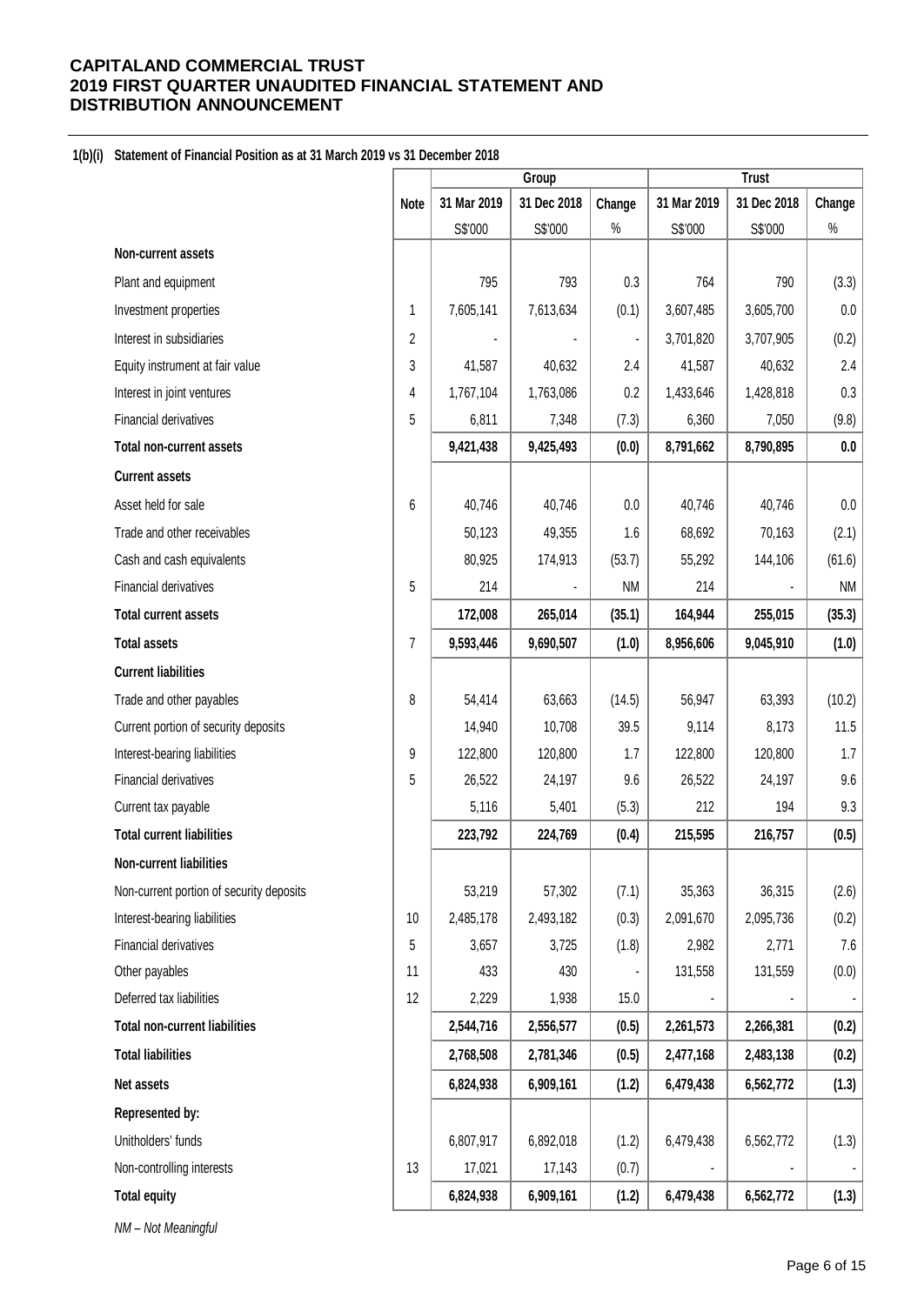#### Notes:

- (1) Investment properties are stated at valuations performed by independent valuers as at 31 December 2018, adjusted for capital expenditure capitalized in 1Q 2019.
- (2) Include cost of investments in CCT MTN Pte. Ltd., MSO Trust, AST2 Group and Gallileo Group (including the loans to subsidiaries).
- (3) This relates to CCT's 10.9% stake in MQREIT. Higher closing price of MQREIT as well as the stronger Ringgit against SGD accounted for the higher value.
- (4) This relates to CCT's 60.0% interest in RCS Trust, 50.0% interest in OGS LLP and 45.0% interest in GOT and GSRT (including unitholder's loan).
- (5) This relates to the fair values of cross currency swaps and/or interest rate swaps.
- (6) Asset held for sale relates to Bugis Village which was returned to the State on 1 April 2019 for which CCT received a compensation sum of S\$40.7 million.
- (7) Total assets were S\$9,593.4 million as at 31 March 2019 (31 December 2018: S\$9,690.5 million). Total deposited property value (as defined in the Code on Collective Investment Schemes) as at 31 March 2019 was S\$11,101.5 million (31 December 2018: S\$11,193.5 million).
- (8) Lower Trade and other payables as at 31 March 2019 was mainly due to the payment of FY 2018 performance component of asset management fees to the Manager.
- (9) This relates to JPY10.0 billion fixed rate notes (hedged via cross currency swaps to S\$148.3 million) due on 16 December 2019. There are sufficient bank facilities to refinance the liability.
- (10) The non-current interest-bearing liabilities as at 31 March 2019 comprised:
	- (a) Unsecured fixed/floating rate notes totaling S\$725.0 million; JPY14.9 billion and HKD585.0 million (hedged via cross currency swaps to S\$277.5 million);
	- (b) Unsecured bank borrowings of S\$767.1 million and EUR208.8 million; and
	- (c) Secured bank borrowings of MSO Trust for S\$180.0 million and Gallileo Co. of EUR140.0 million.
- (11) At the Trust level, Other payables as at 31 March 2019 relates to the lease liabilities payable to CCT's subsidiary, AST2 Co., under the master lease arrangement. At the Group level, it relates to payables owing to the noncontrolling interest and lease liabilities of Gallileo Co..
- (12) This relates to deferred tax provision of Gallileo Co..
- (13) This relates to CCT's non-controlling interest of Gallileo Co..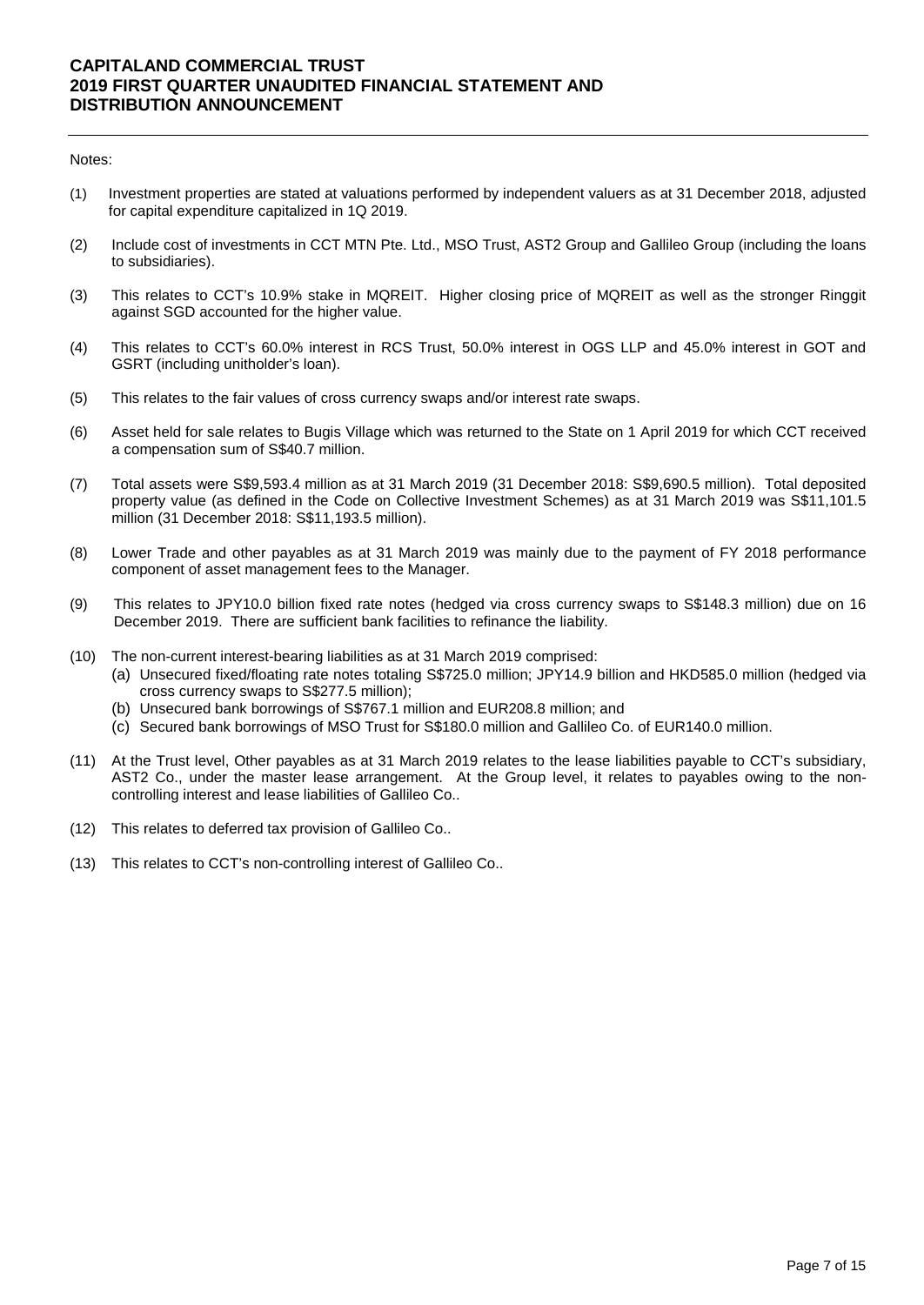### **1(b)(ii) Aggregate amount of borrowings and debt securities**

|                                                     | Group       |             |        |                |                |        |
|-----------------------------------------------------|-------------|-------------|--------|----------------|----------------|--------|
|                                                     | 31 Mar 2019 | 31 Dec 2018 | Change | 31 Mar 2019    | 31 Dec 2018    | Change |
|                                                     | S\$'000     | S\$'000     | %      | S\$'000        | S\$'000        | $\%$   |
| <b>Secured borrowings</b>                           |             |             |        |                |                |        |
| Amount repayable after one year (1)                 | 394,551     | 398,579     | (1.0)  |                |                |        |
| Less: Unamortised portion of transactions costs (1) | (1,043)     | (1, 133)    | (7.9)  | ٠              | ä,             |        |
| Net secured borrowings after one year               | 393,508     | 397,446     | (1.0)  | $\blacksquare$ | $\blacksquare$ |        |
| <b>Unsecured borrowings</b>                         |             |             |        |                |                |        |
| Amount repayable after one year                     | 2,096,101   | 2,100,507   | (0.2)  | 2,096,101      | 2,100,507      | (0.2)  |
| Less: Unamortised portion of transactions costs     | (4, 431)    | (4, 771)    | (7.1)  | (4, 431)       | (4,771)        | (7.1)  |
| Net unsecured borrowings after one year             | 2,091,670   | 2,095,736   | (0.2)  | 2,091,670      | 2,095,736      | (0.2)  |
| Amount repayable within one year                    | 122,800     | 120,800     | 1.7    | 122,800        | 120,800        | 1.7    |
| <b>Total unsecured borrowings</b>                   | 2,214,470   | 2,216,536   | (0.1)  | 2,214,470      | 2,216,536      | (0.1)  |
| Total secured and unsecured borrowings              | 2,607,978   | 2,613,982   | (0.2)  | 2,214,470      | 2,216,536      | (0.1)  |

Note :

(1) This relates to MSO Trust's and Gallileo Co.'s borrowings and transactions costs.

### *For information only*

*This relates to CCT's interest in the aggregate external borrowings of its joint ventures, namely RCS Trust (CCT's 60.0% interest), OGS LLP (CCT's 50.0% interest), GOT and GSRT (CCT's 45.0% interest), which are not included under total borrowings in the statement of financial position of the Group.*

|                                                 | For information only |             |        |
|-------------------------------------------------|----------------------|-------------|--------|
|                                                 | 31 Mar 2019          | 31 Dec 2018 | Change |
|                                                 | S\$'000              | S\$'000     | %      |
| Secured borrowings <sup>(1)</sup>               |                      |             |        |
| Amount repayable after one year                 | 591,500              | 582,500     | 1.5    |
| Less: Unamortised portion of transactions costs | (3, 195)             | (3, 390)    | (5.8)  |
| Net secured borrowings                          | 588,305              | 579,110     | 1.6    |
| Unsecured borrowings <sup>(2)</sup>             |                      |             |        |
| Amount repayable after one year                 | 691,500              | 690,000     | 0.2    |
| Less: Unamortised portion of transactions costs | (1,086)              | (1, 171)    | (7.3)  |
| Net repayable after one year                    | 690,414              | 688,829     | 0.2    |
| Total secured and unsecured borrowings          | 1,278,719            | 1,267,939   | 0.9    |

*Notes :*

*(1) Secured borrowings relate to CCT's 50.0% interest in borrowings of OGS LLP and CCT's 45.0% interest in borrowings of GOT and GSRT.* 

*(2) Unsecured borrowings relate to CCT's 60.0% interest in borrowings of RCS Trust.*

*NM: Not meaningful*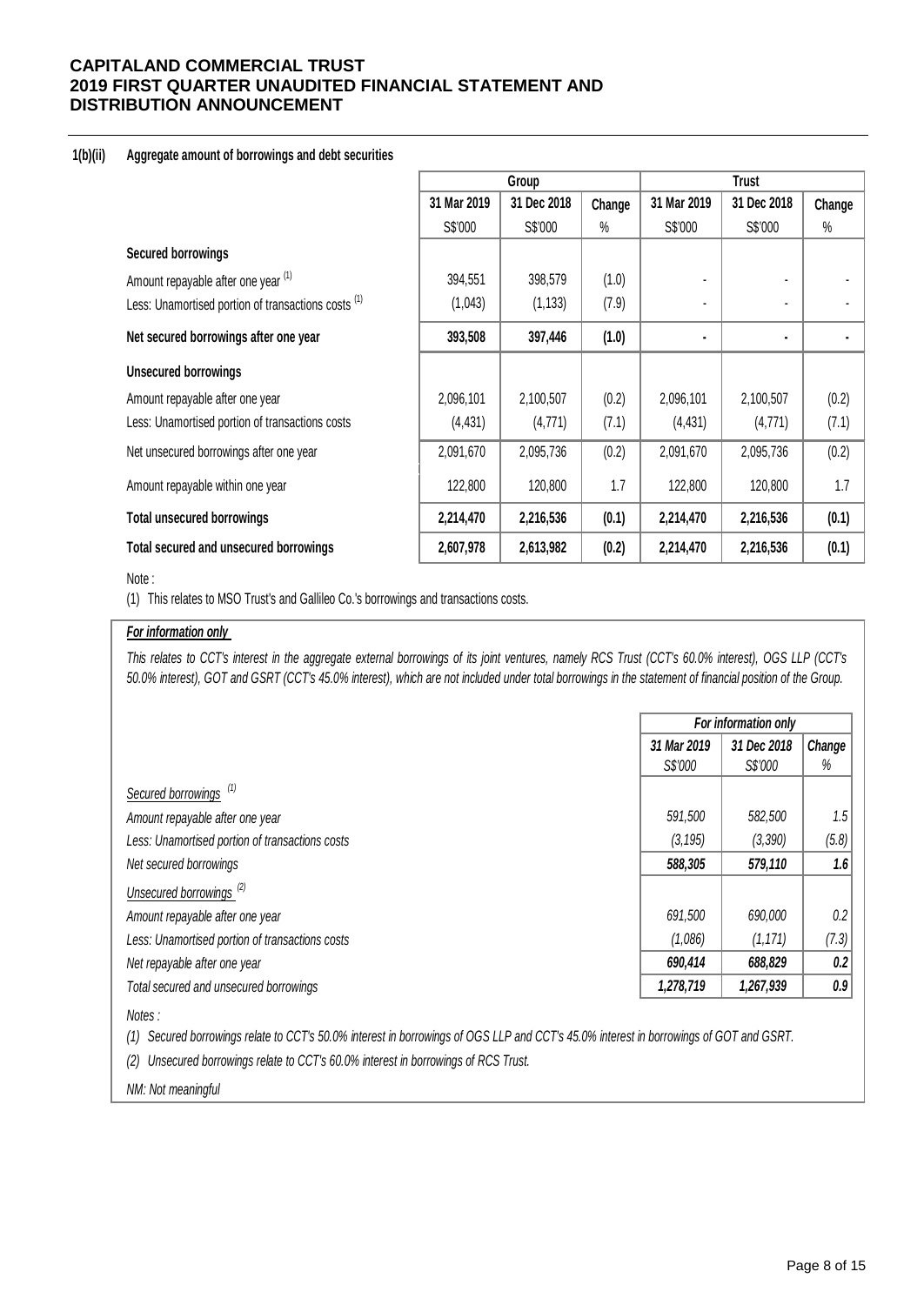#### **1(c)(i) Statement of Cash Flow (1Q 2019 vs 1Q 2018)**

|                                                     |             | Group      |               |
|-----------------------------------------------------|-------------|------------|---------------|
|                                                     |             | 1Q 2019    | 1Q 2018       |
|                                                     | <b>Note</b> | S\$'000    | S\$'000       |
| <b>Operating activities</b>                         |             |            |               |
| Total return for the period before tax              |             | 81,438     | 78,103        |
| <b>Adjustments for:</b>                             |             |            |               |
| Share of profit of joint ventures                   |             | (22, 130)  | (22, 992)     |
| Amortisation of lease incentives                    |             | 1,177      | 1,434         |
| Depreciation of plant and equipment                 |             | 35         | 52            |
| Finance costs                                       |             | 16,943     | 19,335        |
| Impairment losses on trade receivables              |             |            | 12            |
| Interest income                                     |             | (1, 213)   | (1,202)       |
| Loss on disposal of plant and equipment             |             | 2          |               |
| Asset management fees paid and payable in Units     |             | 1,087      | 1,556         |
| Distribution from equity investment                 |             | (1, 497)   | (1,647)       |
| Operating income before working capital changes     |             | 75,842     | 74,651        |
| <b>Changes in working capital</b>                   |             |            |               |
| Trade and other receivables                         |             | (3,898)    | (3, 451)      |
| Trade and other payables                            |             | (12, 933)  | (6, 186)      |
| Security deposits                                   |             | 149        | (371)         |
| Cash generated from operating activities            |             | 59,160     | 64,643        |
| Tax expenses paid                                   |             | (1, 437)   | (850)         |
| Net cash from operating activities                  |             | 57,723     | 63,793        |
| <b>Investing activities</b>                         |             |            |               |
| Capital expenditure on investment properties        |             | (984)      | (3, 140)      |
| Purchase of plant and equipment                     |             | (4)        | (34)          |
| Distribution received from equity instrument        |             | 1,497      | 1,647         |
| Distributions received from joint ventures          |             | 25,651     | 26,561        |
| Interest income received                            |             | 1,285      | 1,202         |
| Acquisition of subsidiary                           | 1           | (2, 101)   | (19, 131)     |
| Net cash from investing activities                  |             | 25,344     | 7,105         |
| <b>Financing activities</b>                         |             |            |               |
| Interest paid                                       |             | (19, 735)  | (12, 228)     |
| Payment of transaction costs related to borrowings  |             | (150)      | (1, 549)      |
| Distribution to unitholders                         |             | (157, 170) | (140, 769)    |
| Proceeds from interest-bearing loans and borrowings |             |            | 1,247,600     |
| Repayment of interest-bearing loans and borrowings  |             |            | (1, 187, 687) |
| Net cash used in financing activities               |             | (177, 055) | (94, 633)     |
| Net decrease in cash and cash equivalents           |             | (93, 988)  | (23, 735)     |
| Cash and cash equivalents at beginning of period    |             | 174,913    | 122,581       |
| Cash and cash equivalents at end of period          |             | 80,925     | 98,846        |

ł.

Note:

1) For 1Q 2019, it relates to the remaining purchase consideration paid for Gallileo Co., and for 1Q 2018, it relates to the remaining purchase consideration paid for AST2 Group.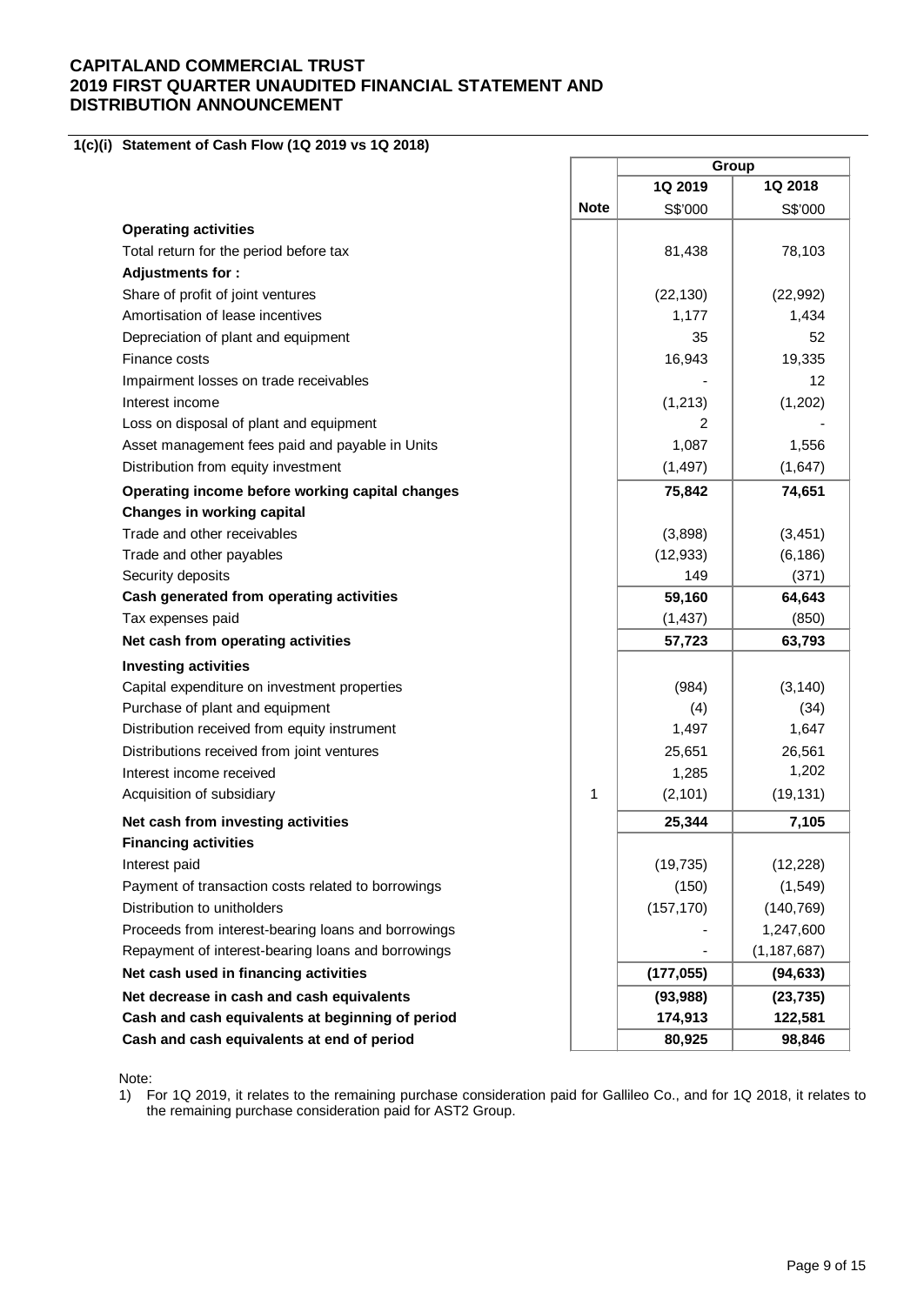### **1(d)(i) Statement of movement in unitholders' funds (1Q 2019 vs 1Q 2018)**

|                                                                                |             |            | Group      | <b>Trust</b> |            |  |
|--------------------------------------------------------------------------------|-------------|------------|------------|--------------|------------|--|
|                                                                                | <b>Note</b> | 10 2019    | 1Q 2018    | 10 2019      | 1Q 2018    |  |
|                                                                                |             | S\$'000    | S\$'000    | S\$'000      | S\$'000    |  |
| Unitholders' fund as at beginning of period                                    |             | 6,892,018  | 6,416,923  | 6,562,772    | 5,993,766  |  |
| <b>Operations</b>                                                              |             |            |            |              |            |  |
| Total return for the period attributable to unitholders                        |             | 79,723     | 76,970     | 81,911       | 71,034     |  |
| Unitholders' transactions                                                      |             |            |            |              |            |  |
| Creation of units:                                                             |             |            |            |              |            |  |
| - Units issued in respect of RCS Trust's asset management fees                 |             | 4,828      | 5,448      | 4,828        | 5,448      |  |
| - Asset management fee paid and payable in Units                               |             | 1,087      | 1,556      | 1,087        | 1,556      |  |
| Distributions to unitholders                                                   |             | (165, 504) | (147, 934) | (165, 504)   | (147, 934) |  |
| Net decrease in net assets resulting from unitholders' transactions            |             | (159, 589) | (140, 930) | (159, 589)   | (140, 930) |  |
| <b>Movement in reserves</b>                                                    |             |            |            |              |            |  |
| - Foreign currency translation reserves                                        |             | (63)       |            |              |            |  |
| - Fair value reserves / available-for-sale reserves                            | 2           | 956        | (7, 555)   | 956          | (7, 555)   |  |
| - Hedging reserves                                                             | 3           | (5, 128)   | 23,774     | (6, 612)     | 12,827     |  |
| Net (decrease) / increase in net assets resulting from movement in<br>reserves |             | (4, 235)   | 16,219     | (5,656)      | 5,272      |  |
| Net decrease in net assets                                                     |             | (84, 101)  | (47, 741)  | (83, 334)    | (64, 624)  |  |
| Unitholders' fund as at end of period                                          |             | 6,807,917  | 6,369,182  | 6,479,438    | 5,929,142  |  |

Notes:

- (1) This relates to translation differences from foreign operations and foreign currency loans forming part of net investment in foreign operations.
- (2) This relates to marked to market movement of MQREIT.
- (3) The movement in hedging reserves for the Trust relates to the fair value changes of the cross currency and interest rate swaps and the revaluation of JPY and HKD notes. Included in movement for the Group was MSO Trust's movement in hedging reserves and the Group's share of movement in hedging reserves of the joint ventures.

### **1(d)(ii) Details of any change in the units (1Q 2019 vs 1Q 2018)**

|                                                                                                                | <b>Group and Trust</b> |                  |  |
|----------------------------------------------------------------------------------------------------------------|------------------------|------------------|--|
|                                                                                                                | 1Q 2019<br>Units       | 1Q 2018<br>Units |  |
| Units in issue as at beginning of period                                                                       | 3,744,429,288          | 3,608,145,589    |  |
| New Units issued:                                                                                              |                        |                  |  |
| As payment of asset management fee in relation to 60.0% interest in RCS Trust <sup>(1)</sup><br>$\blacksquare$ | 2,715,282              | 2,845,043        |  |
| As payment of asset management fees in relation to CCT's properties <sup>(2)</sup><br>$\overline{\phantom{a}}$ | 2,035,547              | 732,821          |  |
| Total Units issued as at end of period                                                                         | 3,749,180,117          | 3,611,723,453    |  |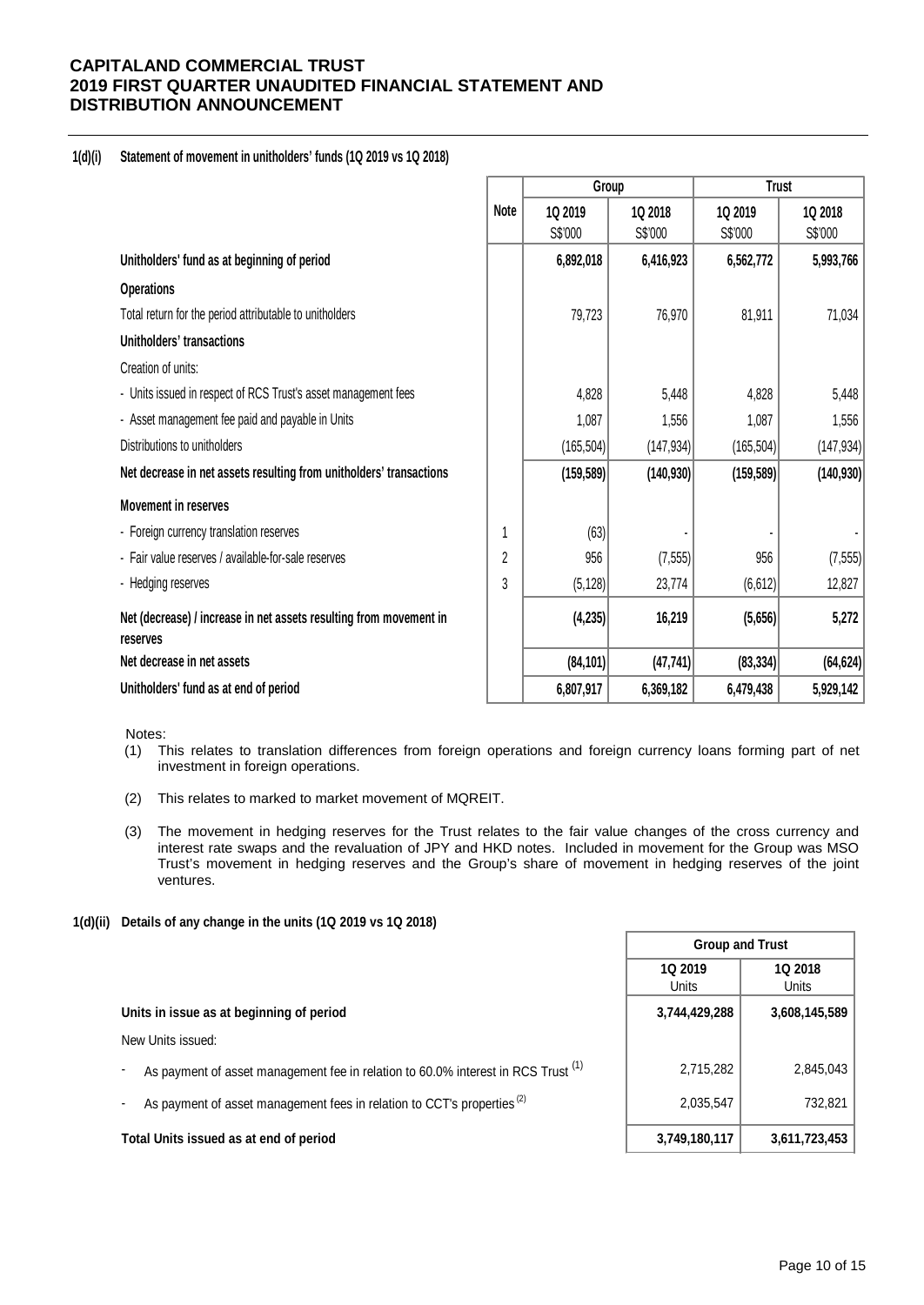Notes:

- (1) For 1Q 2019, it relates to payment of FY 2018 performance fees and 50.0% of the base component of management fees for 4Q 2018. The remaining 50.0% of the base component of management fees was paid in cash. (1Q 2018: Units issued for payment of base component of management fees for 4Q 2017 and FY 2017 performance fees).
- (2) For 1Q 2019, this relates to Units issued for payment of 4Q 2018 base component and FY 2018 performance component of AST2's asset management fees (1Q 2018: Units issued for payment of FY 2017 performance component of the asset management fees of One George Street and Wilkie Edge).
- **2 Whether the figures have been audited or reviewed, and in accordance with which auditing standard or practice**

The figures have not been audited nor reviewed by our auditors.

**3 Where the figures have been audited or reviewed, the auditors' report (including any qualifications or emphasis of matter)**

Not applicable.

**4 Whether the same accounting policies and methods of computation as in the issuer's most recent audited annual financial statements have been applied** 

Except as disclosed in paragraph 5 below, the Group has applied the same accounting policies and methods of computation in the preparation of the financial statements for the current reporting period compared with the audited financial statements for the year ended 31 December 2018.

**5 If there are any changes in the accounting policies and methods of computation, including any required by an accounting standard, what has changed, as well as the reasons for, and the effect of, the change**

The Group has adopted new Financial Reporting Standards in Singapore ("FRSs") for the financial period beginning 1 January 2019 as follows:

#### FRS 116 Leases

FRS 116 introduces a single, on-balance sheet lease accounting model for lessees. A lessee recognises a right-of-use ("ROU") asset representing its right to use the underlying asset and a lease liability representing its obligation to make lease payments. Lessor accounting remains similar to the current standard – i.e. lessors continue to classify leases as finance or operating leases.

The Group recognises its existing operating lease arrangements as ROU assets with corresponding lease liabilities and measures lease liabilities by applying a single discount rate to its office leases.

The Group applied the practical expedient to recognise amounts of ROU assets equal to its lease liabilities on 1 January 2019 and recognition exemptions for short-term leases and leases of low value items in accordance with the principles of FRS116.

For ROU assets which meet the definition of investment properties under the principles of FRS 40, the Group presents these leased assets as part of investment properties. For other ROU assets, the Group presents them as part of plant and equipment.

The nature of expenses related to such leases has changed as the principles under FRS 116 replaces the straight-line operating lease expense with depreciation charge for ROU assets and interest expense on lease liabilities.

There is no significant impact to the financial statements of the Group.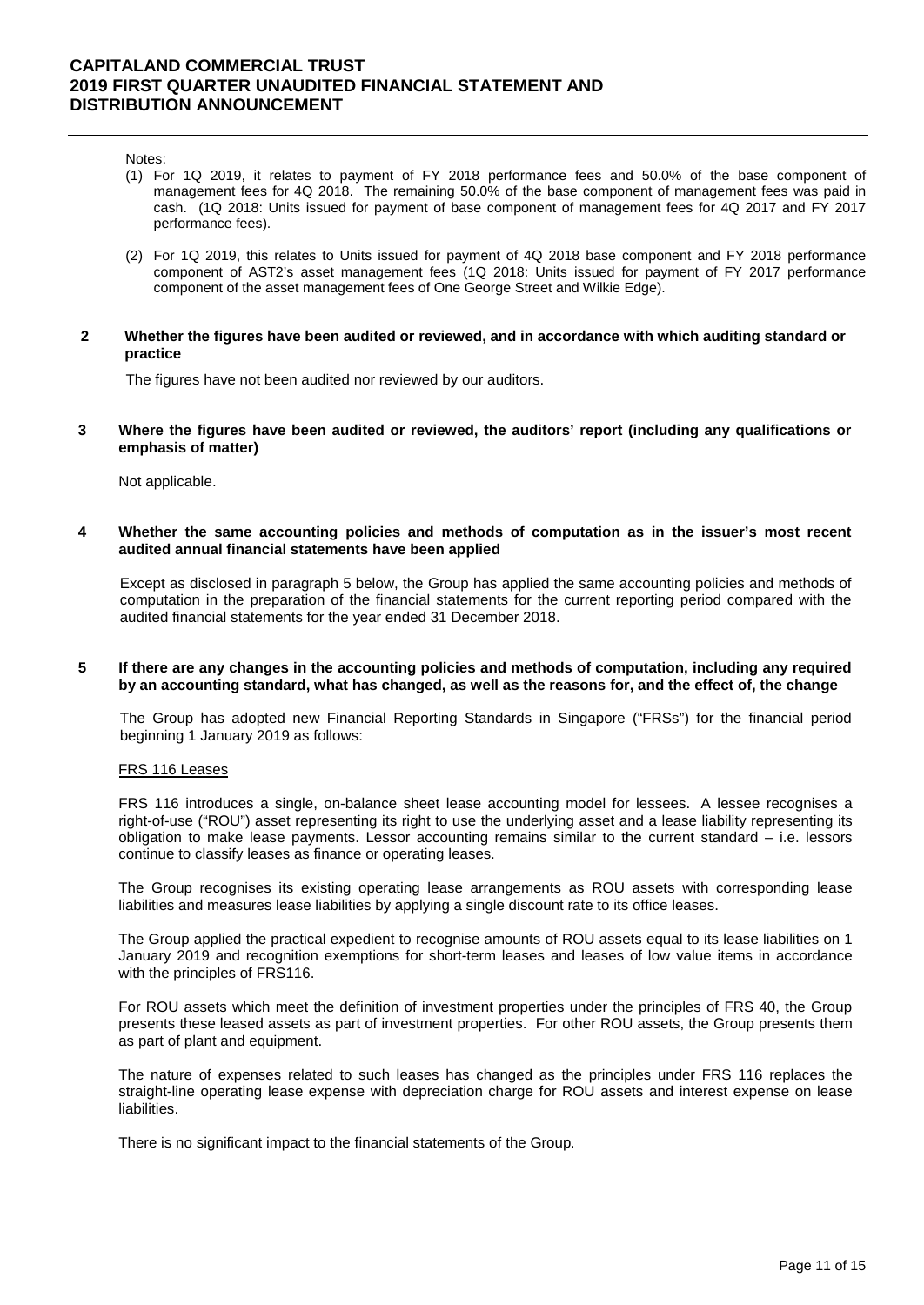### **6 Earnings per unit ("EPU") and distribution per unit ("DPU") for the financial period**

### **EPU (1Q 2019 vs 1Q 2018)**

|                                                           | Group             |                   | <b>Trust</b>   |                   |
|-----------------------------------------------------------|-------------------|-------------------|----------------|-------------------|
|                                                           | 1Q 2019           | 1Q 2018           | <b>1Q 2019</b> | 1Q 2018           |
| Basic EPU <sup>(1)</sup>                                  |                   |                   |                |                   |
| Weighted average number of Units for the period           | 3,746,230,474     | 3,609,424,762     | 3,746,230,474  | 3,609,424,762     |
| Basic EPU                                                 | 2.13 <sub>c</sub> | 2.13 <sub>c</sub> | 2.19c          | 1.97 <sub>c</sub> |
| Diluted EPU <sup>(2)</sup>                                |                   |                   |                |                   |
| Weighted average number of Units for the period (diluted) | 3,747,672,451     | 3,611,422,894     | 3,747,672,451  | 3,611,422,894     |
| Diluted EPU                                               | 2.13c             | 2.13 <sub>c</sub> | 2.19c          | 1.97¢             |

Notes:

- (1) Basic EPU was computed on total return for the period after tax (excluding non-controlling interests) over the weighted average number of Units for the period.
- (2) Diluted EPU was computed on total return for the period after tax (excluding non-controlling interests) over the weighted average number of Units for the period which had included potential dilutive Units assuming issuance of Units for the settlement of unpaid asset management fees.

### **Distribution per unit ("DPU")**

In computing the DPU, the number of Units as at end of the period was used for the computation.

|                                                   | 1Q 2019           | 1Q 2018           |
|---------------------------------------------------|-------------------|-------------------|
| Number of Units in issue at the end of the period | 3,749,180,117     | 3,611,723,453     |
| DPU (cents) for period                            | 2.20 <sub>c</sub> | 2.12 <sub>c</sub> |

**7 Net asset value ("NAV") / Net tangible asset ("NTA") per Unit based on Units in issue at the end of the period.**

|                                                                                    |             | Group         |               | <b>Trust</b>  |               |
|------------------------------------------------------------------------------------|-------------|---------------|---------------|---------------|---------------|
|                                                                                    | <b>Note</b> | 31 Mar 2019   | 31 Dec 2018   | 31 Mar 2019   | 31 Dec 2018   |
| Number of Units in issue at end of the period                                      |             | 3,749,180,117 | 3,744,429,288 | 3,749,180,117 | 3,744,429,288 |
| NAV / NTA (S\$'000)                                                                |             | 6,807,917     | 6,892,018     | 6,479,438     | 6,562,772     |
| NAV / NTA per Unit                                                                 | ∩           | \$1.82        | \$1.84        | \$1.73        | \$1.75        |
| Adjusted NAV / NTA per Unit (excluding the<br>distributable income to unitholders) |             | \$1.79        | \$1.80        | \$1.71        | \$1.71        |

Notes:

- (1) This excluded non-controlling interest's share of NAV/NTA.
- (2) NAV/NTA per Unit were computed based on NAV/NTA over the number of Units in issue as at end of the period respectively.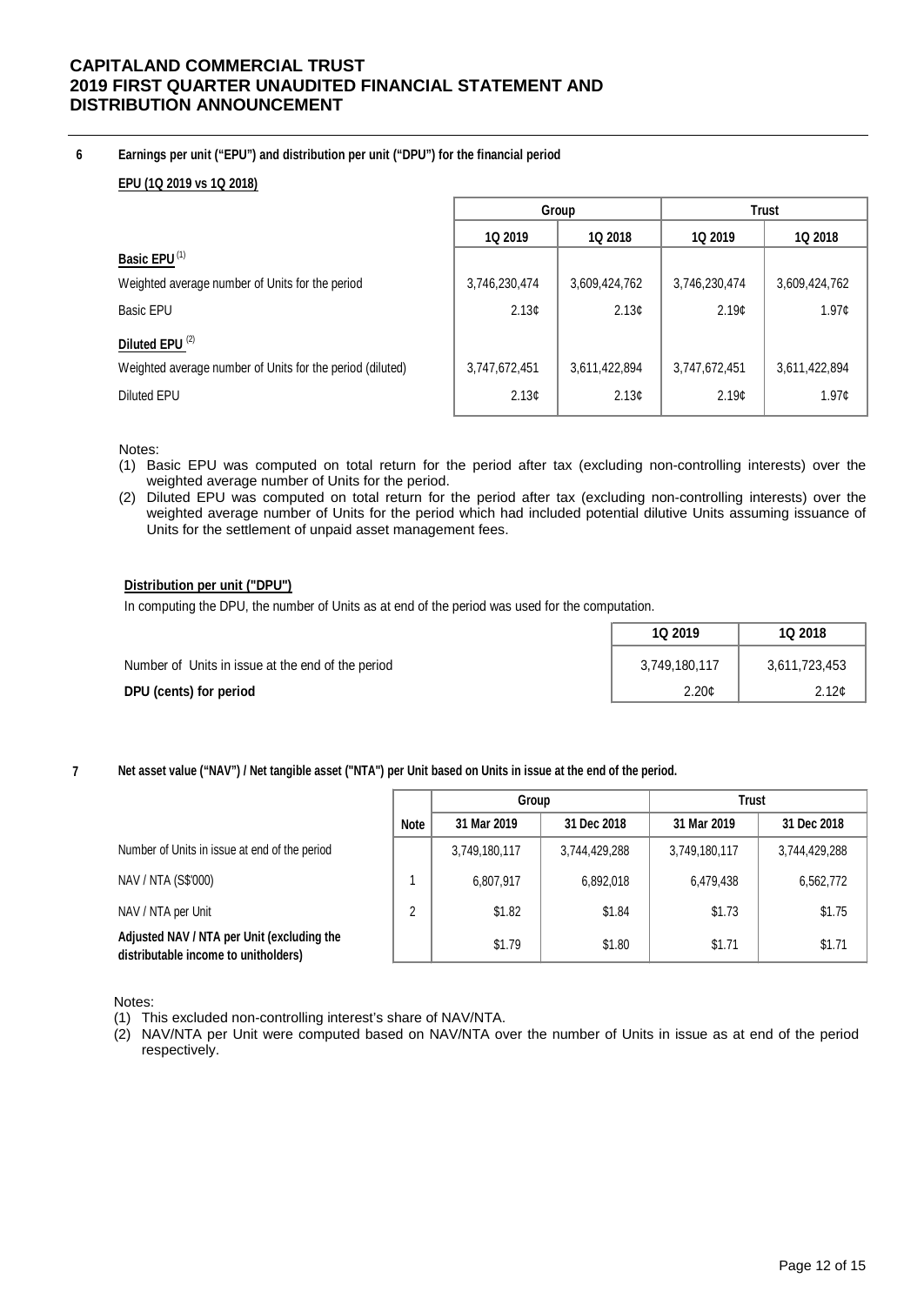**8 Review of the performance**

|                                                     | Group     |           |           |
|-----------------------------------------------------|-----------|-----------|-----------|
| <b>Statement of Total Return</b>                    | 1Q 2019   | 1Q 2018   | Change    |
|                                                     | S\$'000   | S\$'000   | $\%$      |
| Gross revenue                                       | 99,762    | 96,418    | 3.5       |
| Property operating expenses                         | (19,960)  | (19, 209) | 3.9       |
| Net property income                                 | 79,802    | 77,209    | 3.4       |
| Interest income                                     | 1,213     | 1,202     | 0.9       |
| Investment income                                   | 1,497     | 1,647     | (9.1)     |
| Asset management fees:                              |           |           |           |
| - Base fees                                         | (1,939)   | (1,908)   | 1.6       |
| - Performance fees                                  | (3,236)   | (2,865)   | 12.9      |
| Trust and other operating expenses                  | (1,086)   | (839)     | 29.4      |
| Finance costs                                       | (16, 943) | (19, 335) | (12.4)    |
| Net income before share of profit of joint ventures | 59,308    | 55,111    | 7.6       |
| Share of profit (net of tax) of joint ventures      | 22,130    | 22,992    | (3.7)     |
| Net income before tax                               | 81,438    | 78,103    | 4.3       |
| Tax expense                                         | (1, 519)  | (1, 133)  | 34.1      |
| Total return for the period after tax               | 79,919    | 76,970    | 3.8       |
| <b>Distribution Statement</b>                       |           |           |           |
| Total return attributable to unitholders            | 79,723    | 76,970    | 3.6       |
| Net tax and other adjustments                       | (24, 391) | (24, 736) | (1.4)     |
| Tax-exempt income distribution                      | 3,400     |           | <b>NM</b> |
| Distribution from joint ventures                    | 23,991    | 24,372    | (1.6)     |
| Distributable income to unitholders                 | 82,723    | 76,606    | 8.0       |
| DPU for the period                                  | 2.20¢     | 2.12¢     | 3.8       |
|                                                     |           |           |           |

*NM – Not Meaningful*

### **Review of CCT Group's performance 1Q 2019 vs 1Q 2018**

- a) Gross revenue for 1Q 2019 was S\$99.8 million, an increase of S\$3.3 million or 3.5% over 1Q 2018. The increase was mainly from Gallileo and AST2 which offset the loss in gross revenue due to the divestment of Twenty Anson.
- b) Property operating expenses for 1Q 2019 were S\$20.0 million, an increase of S\$0.8 million or 3.9% over 1Q 2018 mainly due to Gallileo's property operating expenses.
- c) Trust and other operating expenses in 1Q 2019 of S\$1.1 million increased by S\$0.2 million from 1Q 2018 mainly due to higher professional fees incurred.
- d) Finance costs of S\$16.9 million for 1Q 2019 were S\$2.4 million or 12.4% lower than 1Q 2018 largely due to lower borrowings.
- e) Share of profit of joint ventures relates to CCT's 60.0% interest of results of RCS Trust, 50.0% interest in OGS LLP and 45.0% interest in GOT and GSRT.
- f) CCT's distributable income for 1Q 2019 of S\$82.7 million increased by 8.0% from that of 1Q 2018 mainly due to better performance of CCT portfolio as well as the distribution of tax-exempt income of S\$3.4 million.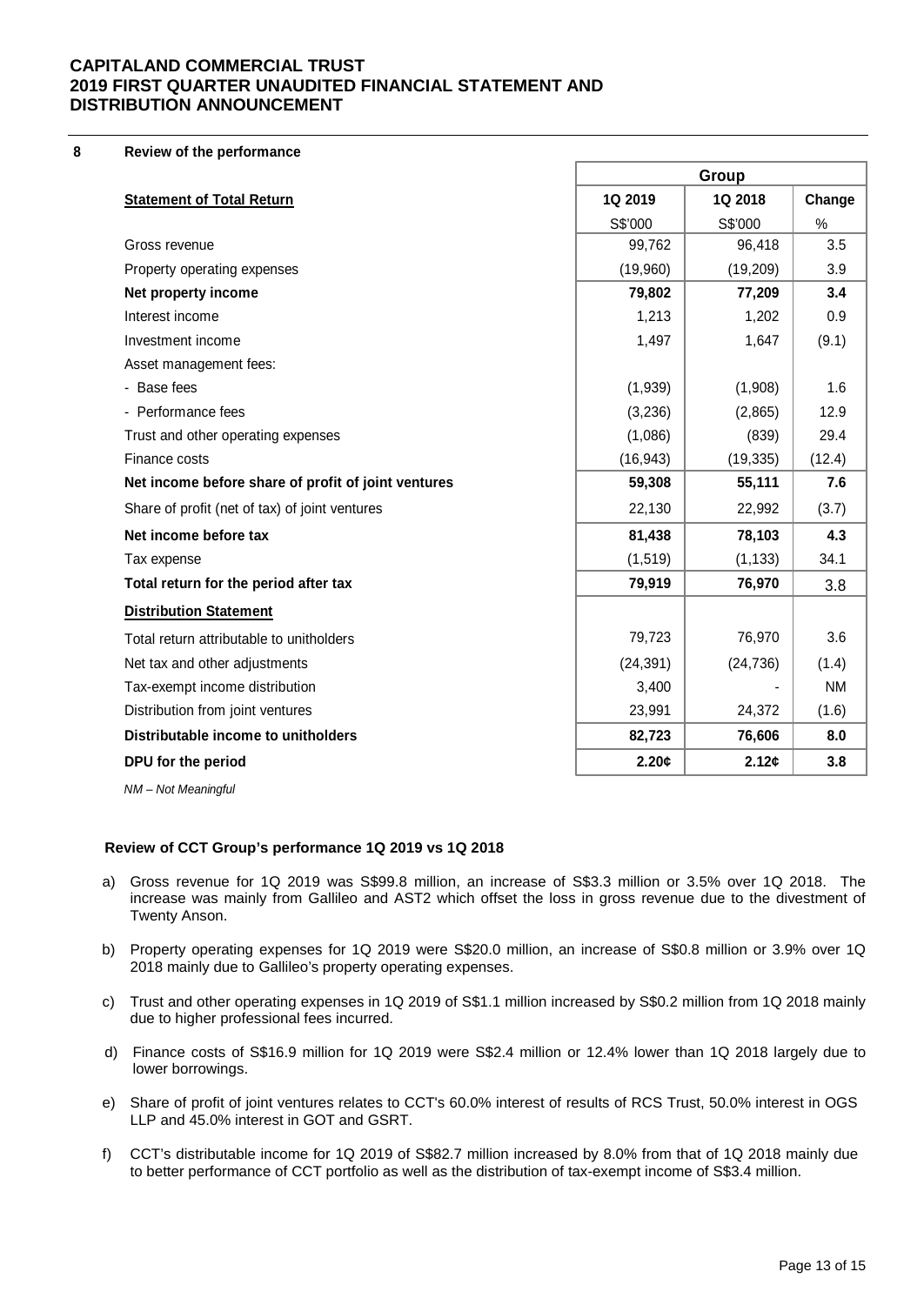#### **9 Variance from Previous Forecast / Prospect Statement**

CCT did not disclose any forecast to the market.

#### **10 Commentary on the competitive conditions of the industry in which the group operates and any known factors or events that may affect the group in the next reporting period and the next 12 months**

CCT's distributable income of S\$82.7 million for 1Q 2019 was an increase of 8.0% from 1Q 2018. Distribution per unit was 2.20 cents, 3.8% higher than the 2.12 cents a year ago. Gross revenue and net property income for the quarter increased by 3.5% and 3.4% year-on-year to S\$99.8 million and S\$79.8 million respectively. The improved performance was largely due to contributions from Gallileo – acquired in June 2018 – and higher occupancy at Asia Square Tower 2, which more than offset the divestment of Twenty Anson.

CCT's portfolio occupancy rate was 99.1% as at 31 March 2019. The Trust delivered a strong set of results from its strategic portfolio reconstitution achieved by the acquisition of a 94.9% stake in Gallileo and the divestment of Twenty Anson, which mitigated the flow through of negative rental reversions from leases committed last year. This resilient performance was further underpinned by CCT's proactive asset and capital management.

In 1Q 2019, CCT signed over 225,000 square feet of new leases and renewals, of which 18% were new leases. New demand for office space was driven by tenants from diverse trade sectors. To date, more than half of 2019 expiring leases (based on monthly rental income) have already been committed. However, the negative rent reversions for leases signed in prior quarters are expected to flow through as seen in the year-on-year gross revenue for CapitaGreen and Six Battery Road in 1Q 2019. This may impact overall portfolio revenue growth in 2019.

CCT returned leasehold interest of Bugis Village to the State on 1 April 2019 and received the agreed compensation sum of S\$40.7 million. Concurrently, CCT signed a one-year master lease with the State for Bugis Village from 1 April 2019 to 31 March 2020, with a projected net income of S\$1.0 million. As at 1 April 2019, about 84% of tenants at Bugis Village have committed to extend their leases.

As part of CCT's proactive capital management efforts, most of the borrowings due in 2019 have been refinanced ahead of their maturity and the Trust only has a fixed rate Japanese Yen (equivalent S\$148.3 million) medium term notes due end of this year. Average cost of debt was 2.5% per annum as at 31 March 2019. Aggregate leverage inched up slightly from 34.9% in 4Q 2018 to 35.2% in 1Q 2019, largely due to a S\$9 million debt drawdown for CapitaSpring (45.0% interest). To provide certainty of interest expense, 92% of CCT's total borrowings are on fixed rates.

### **Outlook**

The monthly Grade A office market rent in Singapore increased by 3.2% year-on-year to S\$11.15 per square foot in 1Q 2019, according to data from CBRE Research. Occupancy in Singapore's Core CBD office buildings as at end March was 95.4%, up from 94.8% in the previous quarter. The Singapore office market is expected to see continued rental growth in 2019. Barring unforeseen events affecting macro environment, the Singapore office market is expected to see continued rental growth in 2019.

Prime office market rent in Frankfurt has remained resilient through property cycles. Vacancy rates have declined to record lows in the Banking District, where Gallileo is located, due to active office leasing. Leasing commitments at new developments have also increased.

#### **11 Distributions**

#### **11(a) Current financial period**

Any distributions declared for the current financial period? No.

### **11(b) Corresponding period of the preceding financial period**

Any distributions declared for the current financial period? No.